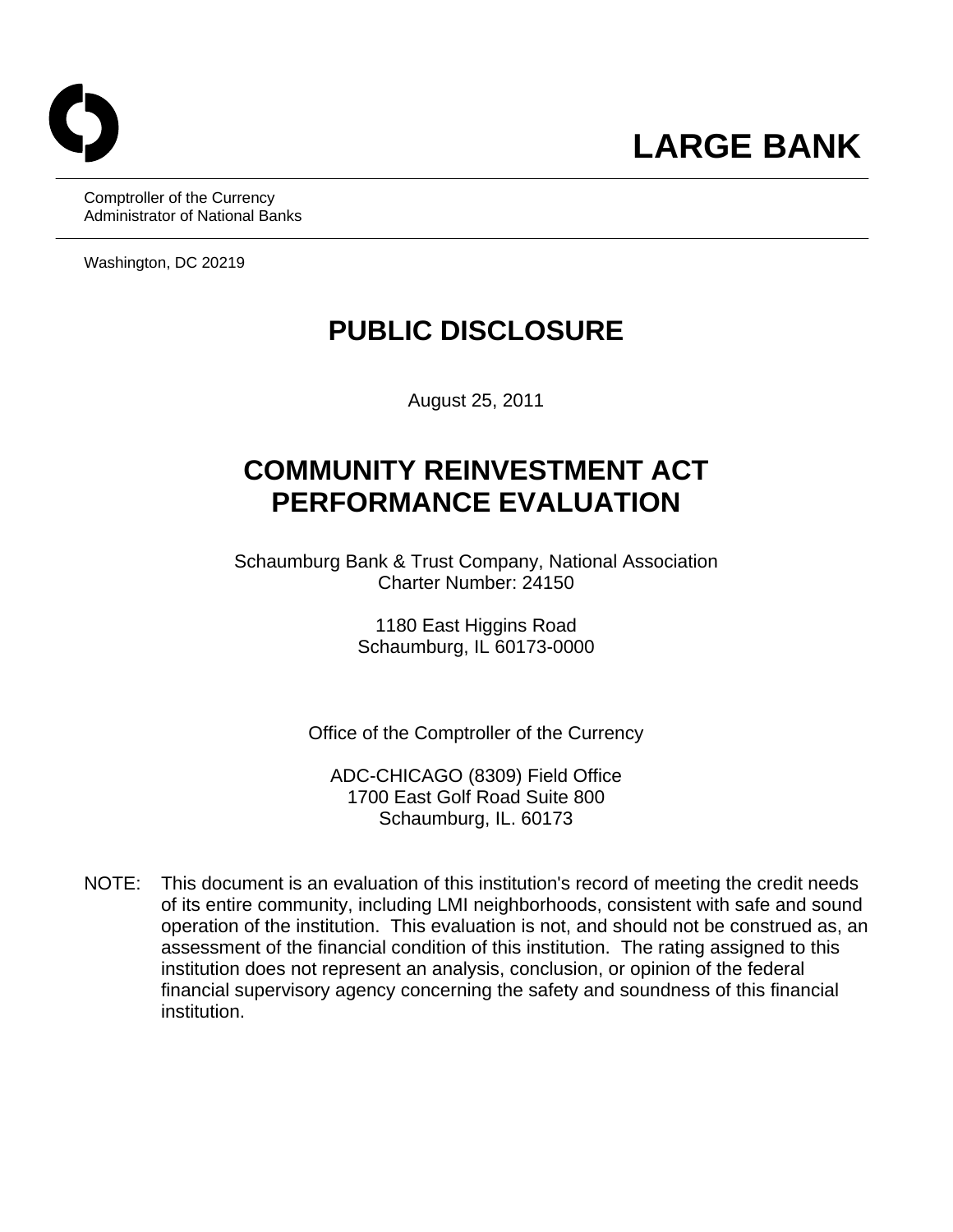### **Table of Contents**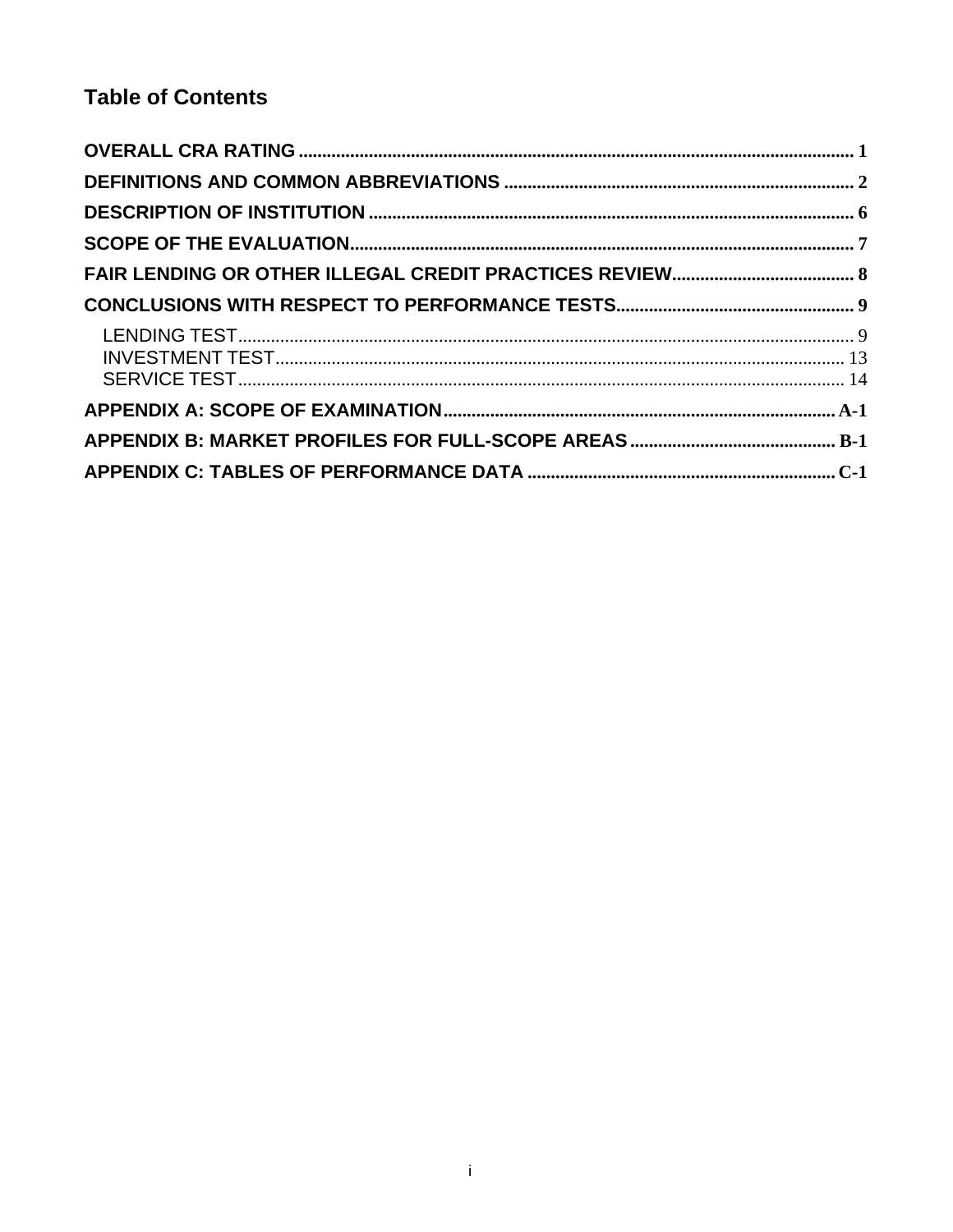## **Overall CRA Rating**

**Institution's CRA Rating**: This institution is rated Satisfactory.

The following table indicates the performance level of Schaumburg Bank & Trust Company, National Association with respect to the Lending, Investment, and Service Tests:

|                           | Schaumburg Bank & Trust Co. N.A.<br><b>Performance Tests</b> |                        |                     |  |  |  |  |  |  |  |
|---------------------------|--------------------------------------------------------------|------------------------|---------------------|--|--|--|--|--|--|--|
| <b>Performance Levels</b> | Lending Test*                                                | <b>Investment Test</b> | <b>Service Test</b> |  |  |  |  |  |  |  |
| Outstanding               |                                                              |                        |                     |  |  |  |  |  |  |  |
| <b>High Satisfactory</b>  |                                                              |                        |                     |  |  |  |  |  |  |  |
| Low Satisfactory          |                                                              |                        |                     |  |  |  |  |  |  |  |
| Needs to Improve          |                                                              |                        |                     |  |  |  |  |  |  |  |
| Substantial Noncompliance |                                                              |                        |                     |  |  |  |  |  |  |  |

The lending test is weighted more heavily than the investment and service tests when arriving at an overall rating.

The major factors that support this rating include:

- Lending levels reflect an adequate responsiveness to the bank's assessment area (AA).
- Distribution of loans to small businesses and individuals of various income levels is good.
- Geographic distribution throughout the AA is adequate.
- Retail banking services are sufficient to reach all segments of the bank's AA population.
- Community Development loans, investments and services help meet identified credit needs within the AA.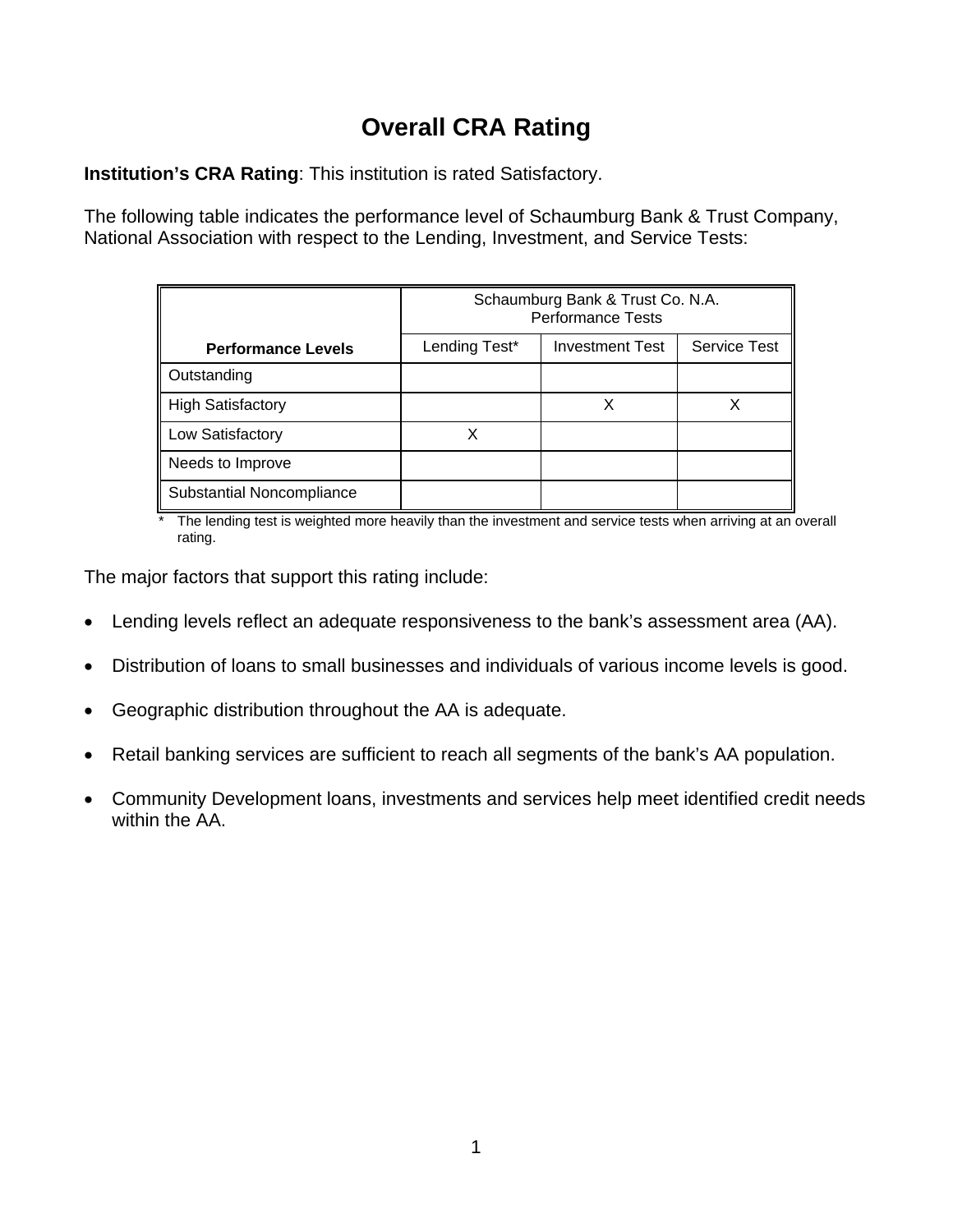## **Definitions and Common Abbreviations**

<span id="page-3-0"></span>The following terms and abbreviations are used throughout this performance evaluation, including the CRA tables. The definitions are intended to provide the reader with a general understanding of the terms, not a strict legal definition.

**Affiliate:** Any company that controls, is controlled by, or is under common control with another company. A company is under common control with another company if the same company directly or indirectly controls both companies. A bank subsidiary is controlled by the bank and is, therefore, an affiliate.

**Aggregate Lending:** The number of loans originated and purchased by all reporting lenders in specified income categories as a percentage of the aggregate number of loans originated and purchased by all reporting lenders in the MA/assessment area.

**Census Tract (CT):** A small subdivision of metropolitan and other densely populated counties. Census tract boundaries do not cross county lines; however, they may cross the boundaries of metropolitan areas. Census tracts usually have between 2,500 and 8,000 persons, and their physical size varies widely depending upon population density. Census tracts are designed to be homogeneous with respect to population characteristics, economic status, and living conditions to allow for statistical comparisons.

**Community Development:** Affordable housing (including multifamily rental housing) for lowor moderate-income individuals; community services targeted to low- or moderate-income individuals; activities that promote economic development by financing businesses or farms that meet the size eligibility standards of the Small Business Administration's Development Company or Small Business Investment Company programs (13 CFR 121.301) or have gross annual revenues of \$1 million or less; or, activities that revitalize or stabilize low- or moderateincome geographies.

Effective September 1, 2005, the Board of Governors of the Federal Reserve System, Office of the Comptroller of the Currency, and the Federal Deposit Insurance Corporation have adopted the following additional language as part of the revitalize or stabilize definition of community development. Activities that revitalize or stabilize-

- (i) Low-or moderate-income geographies;
- (ii) Designated disaster areas; or
- (iii) Distressed or underserved nonmetropolitan middle-income geographies designated by the Board, Federal Deposit Insurance Corporation, and Office of the Comptroller of the Currency, based on
	- a. Rates of poverty, unemployment, and population loss; or
	- b. Population size, density, and dispersion. Activities that revitalize and stabilize geographies designated based on population size, density, and dispersion if they help to meet essential community needs, including needs of low- and moderate-income individuals.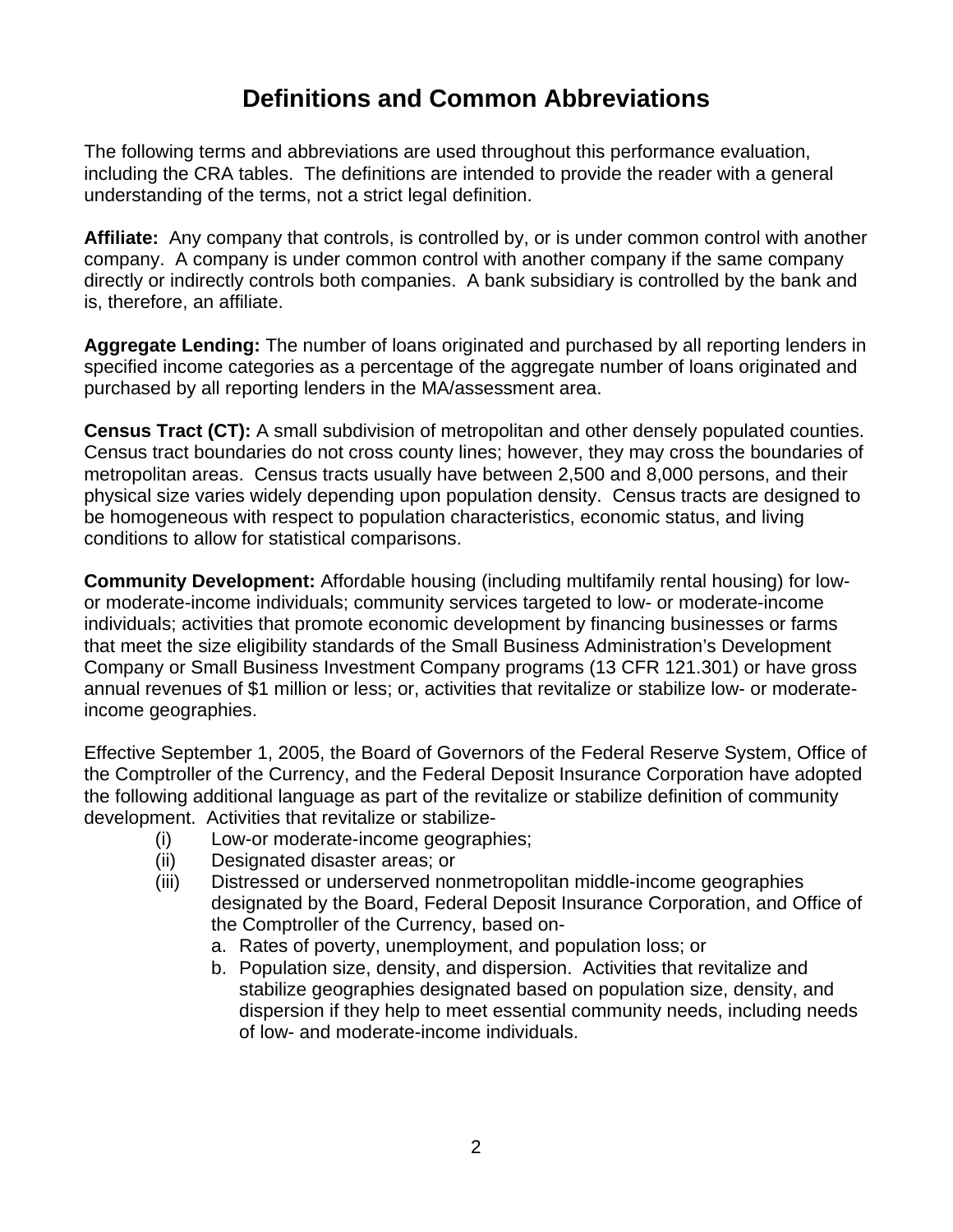**Community Reinvestment Act (CRA):** the statute that requires the OCC to evaluate a bank's record of meeting the credit needs of its local community, consistent with the safe and sound operation of the bank, and to take this record into account when evaluating certain corporate applications filed by the bank.

**Consumer Loan(s):** A loan(s) to one or more individuals for household, family, or other personal expenditures. A consumer loan does not include a home mortgage, small business, or small farm loan. This definition includes the following categories: motor vehicle loans, credit card loans, home equity loans, other secured consumer loans, and other unsecured consumer loans.

**Family:** Includes a householder and one or more other persons living in the same household who are related to the householder by birth, marriage, or adoption. The number of family households always equals the number of families; however, a family household may also include non-relatives living with the family. Families are classified by type as either a marriedcouple family or other family, which is further classified into 'male householder' (a family with a male householder' and no wife present) or 'female householder' (a family with a female householder and no husband present).

**Full Review:** Performance under the Lending, Investment, and Service Tests is analyzed considering performance context, quantitative factors (e.g., geographic distribution, borrower distribution, and total number and dollar amount of investments), and qualitative factors (e.g., innovativeness, complexity, and responsiveness).

**Geography:** A census tract delineated by the United States Bureau of the Census in the most recent decennial census.

**Home Mortgage Disclosure Act (HMDA):** The statute that requires certain mortgage lenders that do business or have banking offices in a metropolitan statistical area to file annual summary reports of their mortgage lending activity. The reports include such data as the race, gender, and the income of applications, the amount of loan requested, and the disposition of the application (e.g., approved, denied, and withdrawn). Beginning in 2004, the reports also include additional data on loan pricing, the lien status of the collateral, any requests for preapproval, and loans for manufactured housing.

**Home Mortgage Loans:** Such loans include home purchase, home improvement, and refinancings, as defined in the HMDA regulation. These include loans for multifamily (five or more families) dwellings, manufactured housing and one-to-four family dwellings other than manufactured housing.

**Household:** Includes all persons occupying a housing unit. Persons not living in households are classified as living in group quarters. In 100 percent tabulations, the count of households always equals the count of occupied housing units.

**Limited Review:** Performance under the Lending, Investment, and Service Tests is analyzed using only quantitative factors (e.g., geographic distribution, borrower distribution, total number and dollar amount of investments, and branch distribution).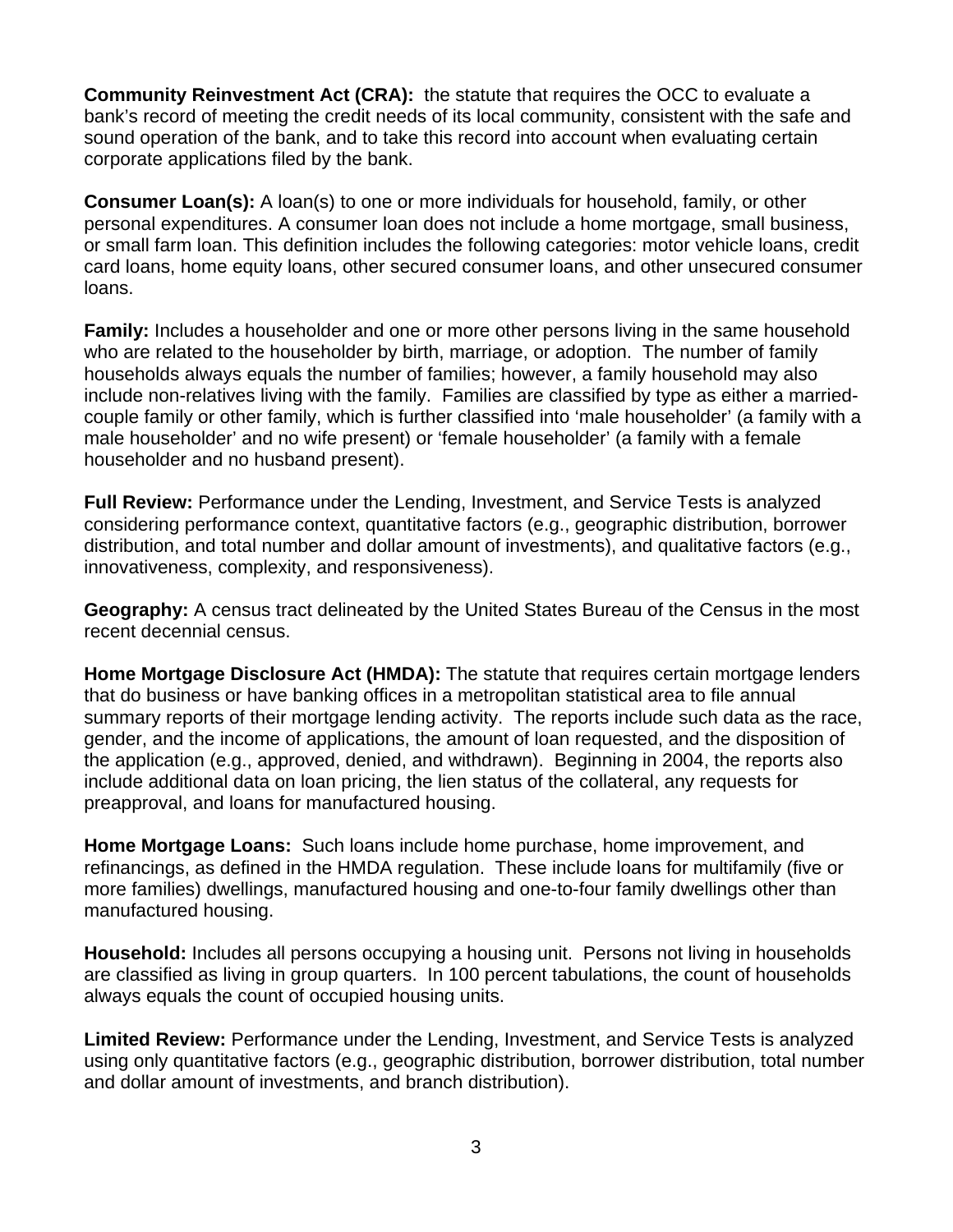**Low-Income:** Individual income that is less than 50 percent of the area median income, or a median family income that is less than 50 percent, in the case of a geography.

**Market Share:** The number of loans originated and purchased by the institution as a percentage of the aggregate number of loans originated and purchased by all reporting lenders in the MA/assessment area.

**Median Family Income (MFI):** The median income determined by the U.S. Census Bureau every ten years and used to determine the income level category of geographies. Also, the median income determined by the Department of Housing and Urban Development annually that is used to determine the income level category of individuals. For any given area, the median is the point at which half of the families have income above it and half below it.

**Metropolitan Area (MA):** Any metropolitan statistical area or metropolitan division, as defined by the Office of Management and Budget and any other area designated as such by the appropriate federal financial supervisory agency.

**Metropolitan Division:** As defined by Office of Management and Budget, a county or group of counties within a Metropolitan Statistical Area that contains a population of at least 2.5 million. A Metropolitan Division consists of one or more counties that represent an employment center or centers, plus adjacent counties associated with the main county or counties through commuting ties.

**Metropolitan Statistical Area:** An area, defined by the Office of Management and Budget, as having at least one urbanized area that has a population of at least 50,000. The Metropolitan Statistical Area comprises the central county or counties, plus adjacent outlying counties having a high degree of social and economic integration with the central county as measured through commuting.

**Middle-Income:** Individual income that is at least 80 percent and less than 120 percent of the area median income, or a median family income that is at least 80 percent and less than 120 percent, in the case of a geography

**Moderate-Income:** Individual income that is at least 50 percent and less than 80 percent of the area median income, or a median family income that is at least 50 percent and less than 80 percent, in the case of a geography.

**Multifamily:** Refers to a residential structure that contains five or more units**.** 

**Other Products:** Includes any unreported optional category of loans for which the institution collects and maintains data for consideration during a CRA examination. Examples of such activity include consumer loans and other loan data an institution may provide concerning its lending performance.

**Owner-Occupied Units:** Includes units occupied by the owner or co-owner, even if the unit has not been fully paid for or is mortgaged.

**Qualified Investment:** A qualified investment is defined as any lawful investment, deposit, membership share, or grant that has as its primary purpose community development.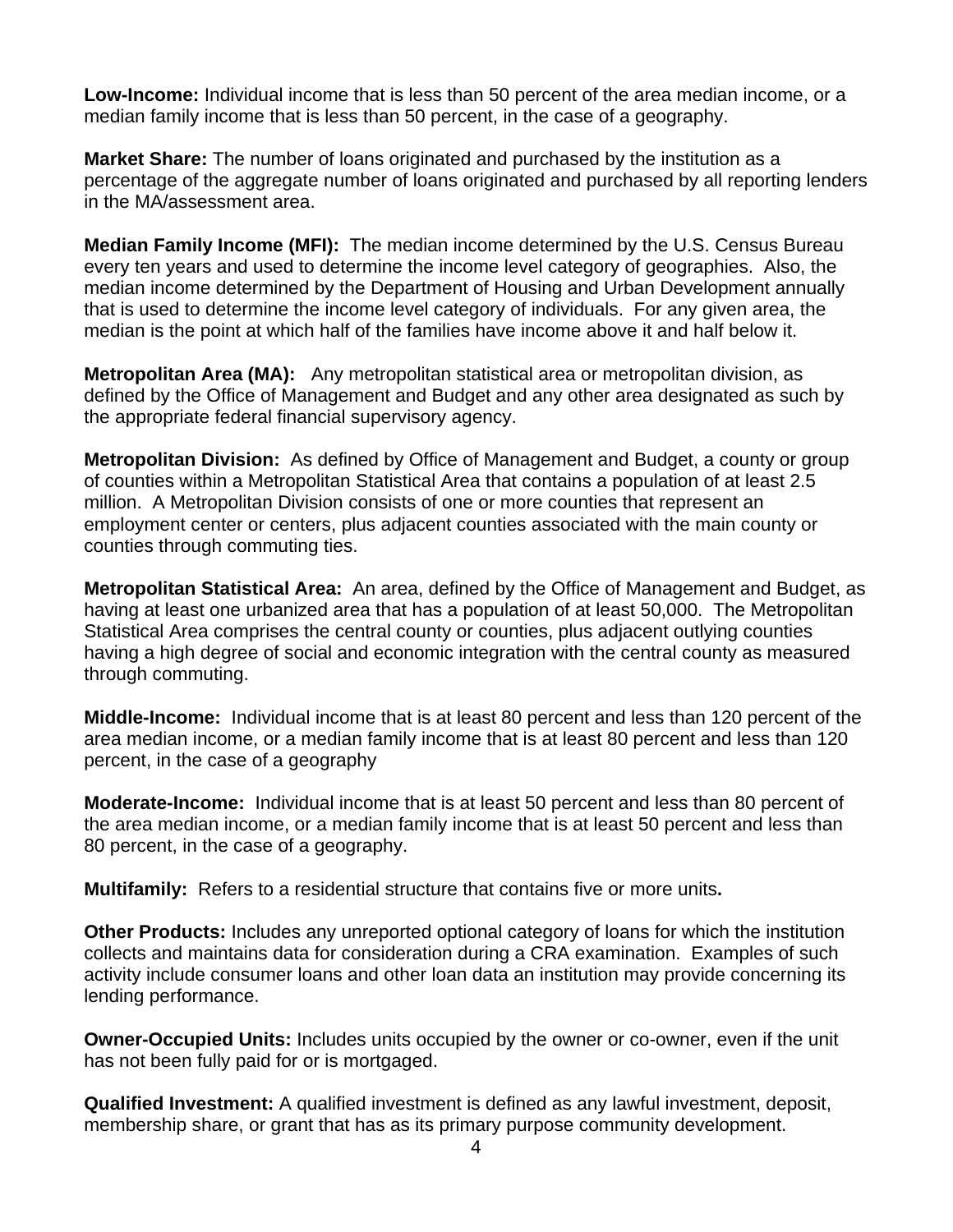a rating for the multi-state metropolitan area. **Rated Area:** A rated area is a state or multi-state metropolitan area. For an institution with domestic branches in only one state, the institution's CRA rating would be the state rating. If an institution maintains domestic branches in more than one state, the institution will receive a rating for each state in which those branches are located. If an institution maintains domestic branches in two or more states within a multi-state metropolitan area, the institution will receive

**Small Loan(s) to Business(es):** A loan included in 'loans to small businesses' as defined in the Consolidated Report of Condition and Income (Call Report) and the Thrift Financial Reporting (TFR) instructions. These loans have original amounts of \$1 million or less and typically are either secured by nonfarm or nonresidential real estate or are classified as commercial and industrial loans.

**Small Loan(s) to Farm(s):** A loan included in 'loans to small farms' as defined in the instructions for preparation of the Consolidated Report of Condition and Income (Call Report). These loans have original amounts of \$500,000 or less and are either secured by farmland, or are classified as loans to finance agricultural production and other loans to farmers.

**Tier One Capital:** The total of common shareholders' equity, perpetual preferred shareholders' equity with non-cumulative dividends, retained earnings and minority interests in the equity accounts of consolidated subsidiaries.

**Upper-Income:** Individual income that is at least 120 percent of the area median income, or a median family income that is at least 120 percent, in the case of a geography.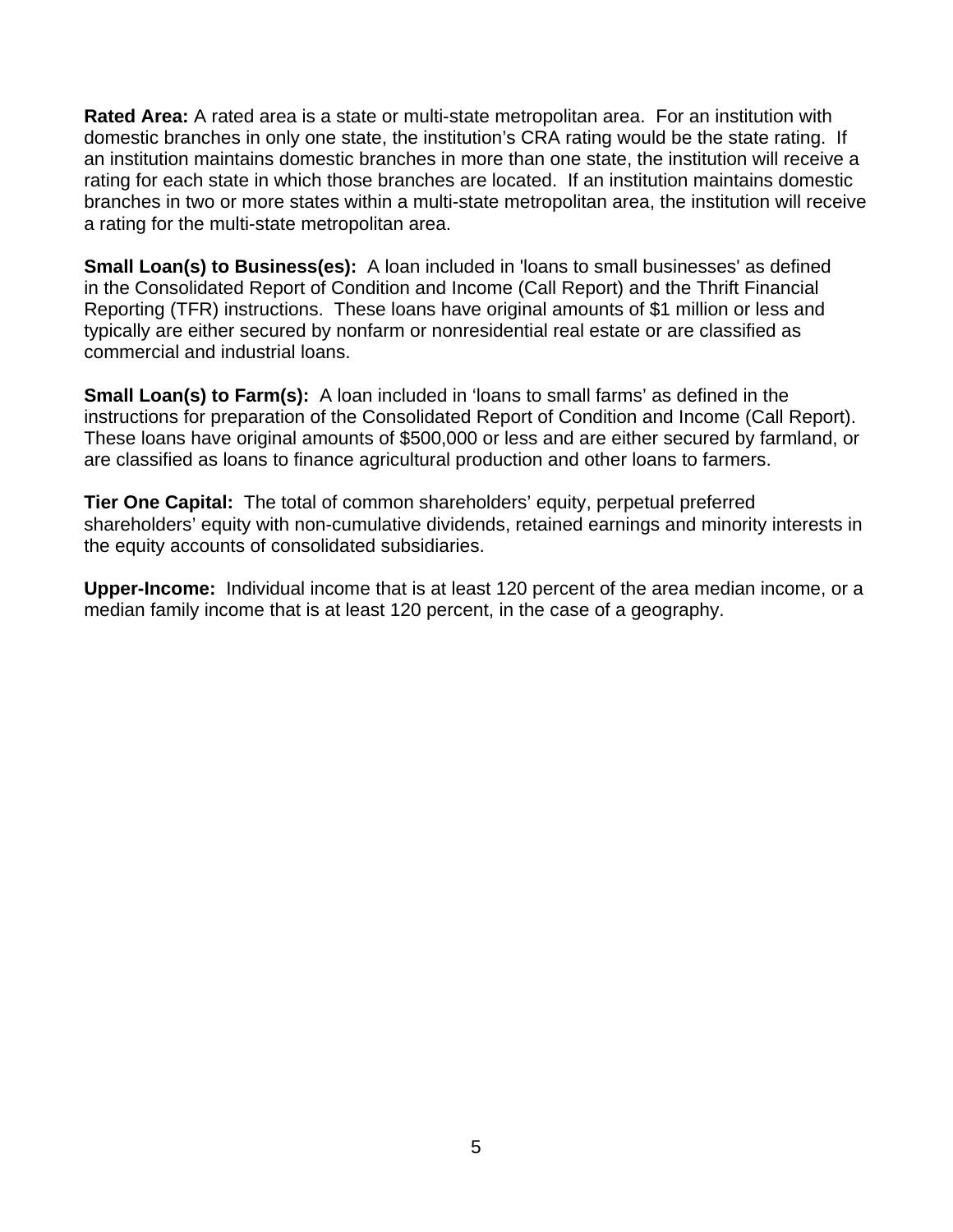## **Description of Institution**

Schaumburg Bank and Trust Company N.A. (SBT), formerly known as Advantage National Bank Group, is a full service intrastate bank headquartered in Schaumburg, IL, which is located approximately 22 miles northwest of the city of Chicago.

SBT is a wholly owned subsidiary of Wintrust Financial Corporation (Wintrust), which is headquartered in Lake Forest, IL. In addition to SBT, Wintrust owns and operates fourteen other banks, an insurance finance company, a trust company, and an investment firm. A full service mortgage company, Wintrust Mortgage, was an operating subsidiary of one of Wintrust's financial institutions at the time of this performance evaluation, subsequently this mortgage company was merged into that affiliate bank. At the bank's request, the HMDAreportable loans originated by the mortgage company in SBT's designated AA were considered as part of the bank's CRA performance. We also took into consideration, at the request of SBT, the bank's other consumer lending performance.

As of June 30, 2011, SBT reported total assets of \$595 million and \$417 million in loans and leases. Tier 1 Capital was approximately \$54 million. Currently, the bank operates five office locations in Elk Grove Village, Roselle, Bloomingdale, Wood Dale, and Schaumburg, IL. Bank locations added since the prior CRA examination include the Wood Dale location that opened on March 25, 2011 and the Schaumburg location, which opened on August 22, 2011. All five locations are full service and are equipped with Automated Teller Machines (ATMs). The strategic focus of SBT is to make itself the bank of choice for both small businesses and consumers throughout its AA. The bank is primarily a commercial lender, but also originates consumer loans and facilitates mortgages with referrals to the affiliated mortgage company.

SBT's lending portfolio as of June 30, 2011 consisted of:

| Loan Type           | \$ Amount<br>(in millions) | Percentage of Portfolio |
|---------------------|----------------------------|-------------------------|
| Commercial          | \$275                      | 68%                     |
| 1-4 Family Mortgage | \$61                       | 15%                     |
| Consumer            | \$38                       | 9%                      |
| <b>Multi Family</b> | \$21                       | 5%                      |
| Other               | \$9                        | 3%                      |
| Total               | \$404                      | 100%                    |

There are no legal or financial factors impeding the bank's ability to help meet the credit needs of its AA. The bank received a Satisfactory rating at the prior CRA examination, dated November 17, 2007, which was also conducted using the large bank CRA examination procedures.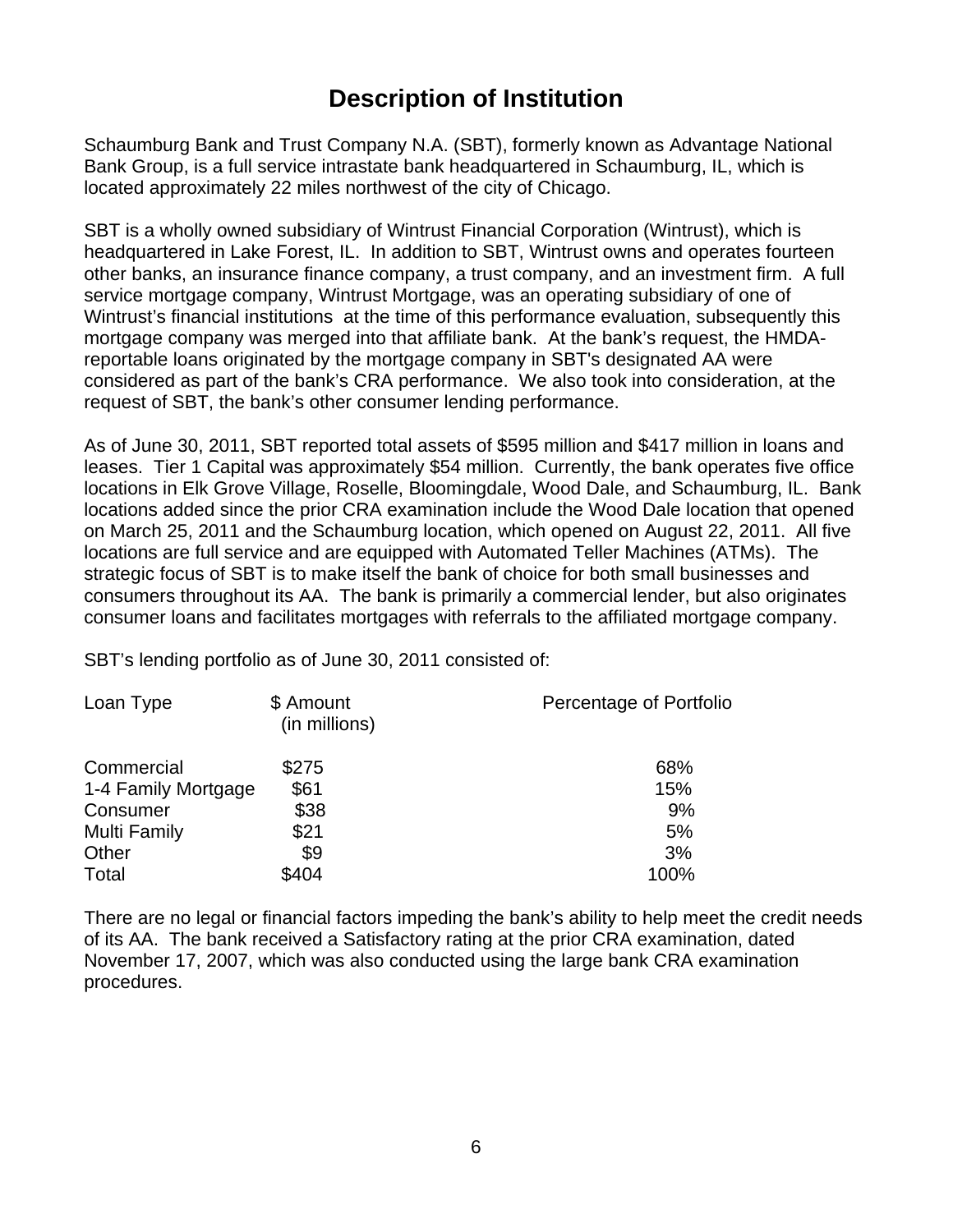## <span id="page-8-0"></span>**Scope of the Evaluation**

#### **Evaluation Period/Products Evaluated**

The evaluation period for the lending test is January 1, 2008 through June 30, 2011. Products reviewed in the lending test included small business loans reported on the CRA LAR and residential mortgages reported on the bank's HMDA LAR. Home mortgage loans reported by the bank's affiliate, Wintrust Mortgage Company, which were originated in SBT's AA were also considered. In addition, we analyzed the bank's consumer loans originated during the evaluation period per SBT's request.

The evaluation period for community development activities was December 17, 2007 to September 30, 2011. The bank's community development activities included community development lending, investments, and services provided within the AA as well as a broader regional area that included the bank's AA.

Deposit information reported to the Federal Deposit Insurance Corporation as of June 30, 2011 was used to determine the bank's deposit market share and market presence within its AA.

#### **Data Integrity**

We conducted an independent test of the accuracy of all CRA LAR and HMDA LAR data used in our performance evaluation. Lending Information on small business loans, consumer loans, and residential mortgages was assessed and found to be accurate and reliable. A data integrity examination of the HMDA data reported by Wintrust Mortgage Company was performed during a separate OCC examination conducted in 2011 and that data was also found to be reliable.

We also conducted a data integrity review of the bank's community development loans, investments, and services during this examination. All community development activity included in this performance evaluation was validated as meeting community development criteria.

#### **Selection of Areas for Full-Scope Review**

The bank has one AA, which consists of 88 census tracts within Cook and Dupage Counties, both of which are located in the Chicago/Naperville/Joliet Metropolitan Division (MD 16974). All of the bank's five branches are located within the AA. There were no low- or moderateincome (LMI) census tracts arbitrarily excluded. The bank's AA meets all regulatory requirements and received a full scope review for this evaluation.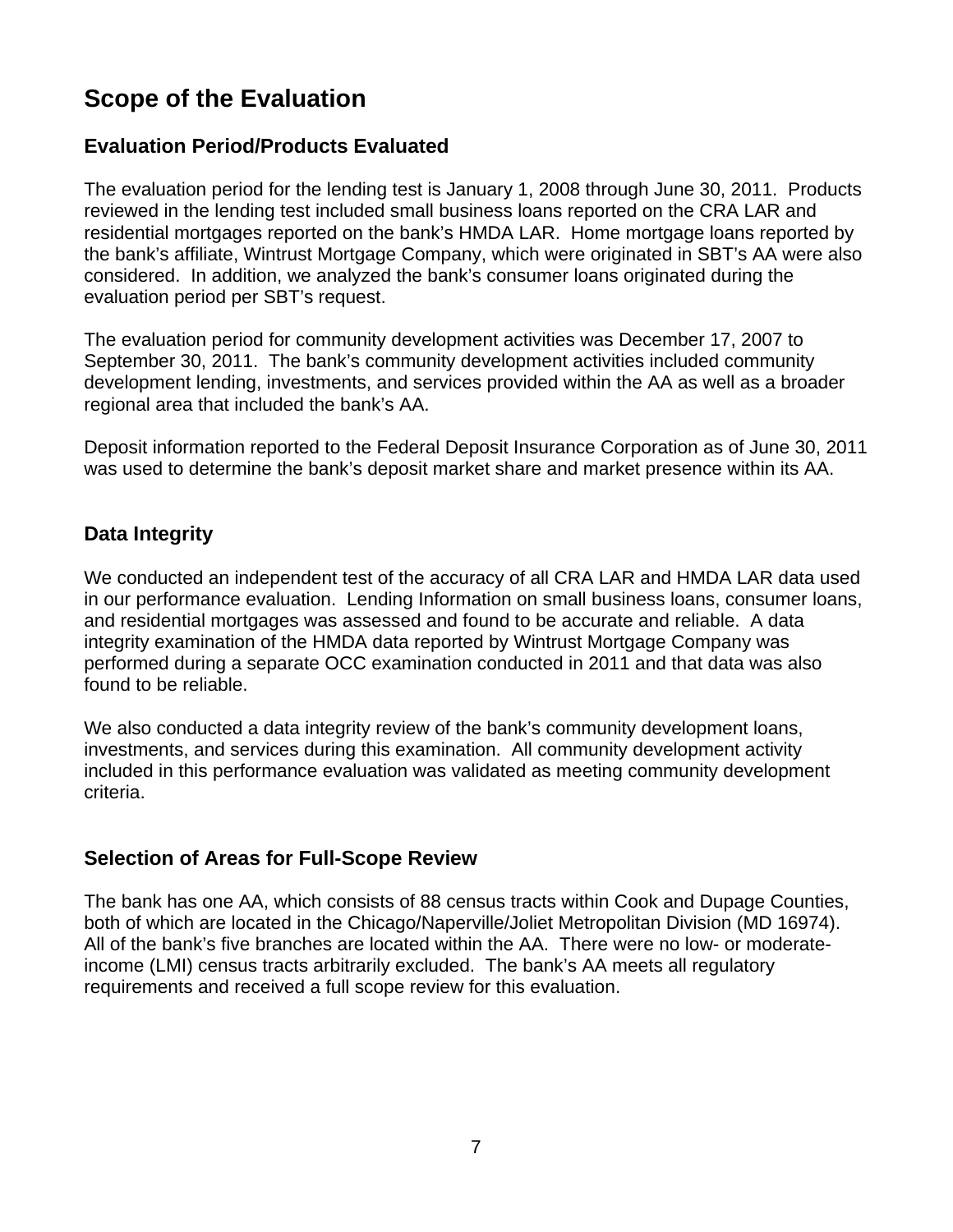### <span id="page-9-0"></span>**Ratings**

The analysis of lending activity was weighted more heavily for small business loans and consumer lending over residential mortgages loans based on the volume of loans reported during the evaluation period and the bank's primary business strategy. Borrower distribution was weighted more heavily than geographic distribution as the bank's AA does not have any low-income census tracts and only three moderate-income census tracts. Demographic data for the three moderate-income census tracts reflects only 3% of the AA population resides in those census tracts and only 5% of AA business are located in those census tracts. In the bank's AA, there are 167 financial institutions, so competition is especially high due to several branch offices of large and regional banks being located throughout the bank's AA. We took all of these factors into consideration in our assessment of SBT's CRA performance.

#### **Other**

To ascertain AA credit needs for this evaluation, we reviewed four community contacts recently conducted with organizations located in or close to the bank's market area and we conducted one new community contact. We also took into consideration information available from a variety of public forums held in the Chicagoland area during 2011. In addition, we reviewed current reports on affordable housing, economic development and consumer financial services needs for Chicago and its suburban areas. We determined that community development opportunities, although limited, do exist in the northwest suburban areas of Chicago. In addition, economic development and job creation through financial assistance to small businesses are important community credit needs.

## **Fair Lending or Other Illegal Credit Practices Review**

We found no evidence of discriminatory or other illegal credit practices inconsistent with helping to meet community credit needs.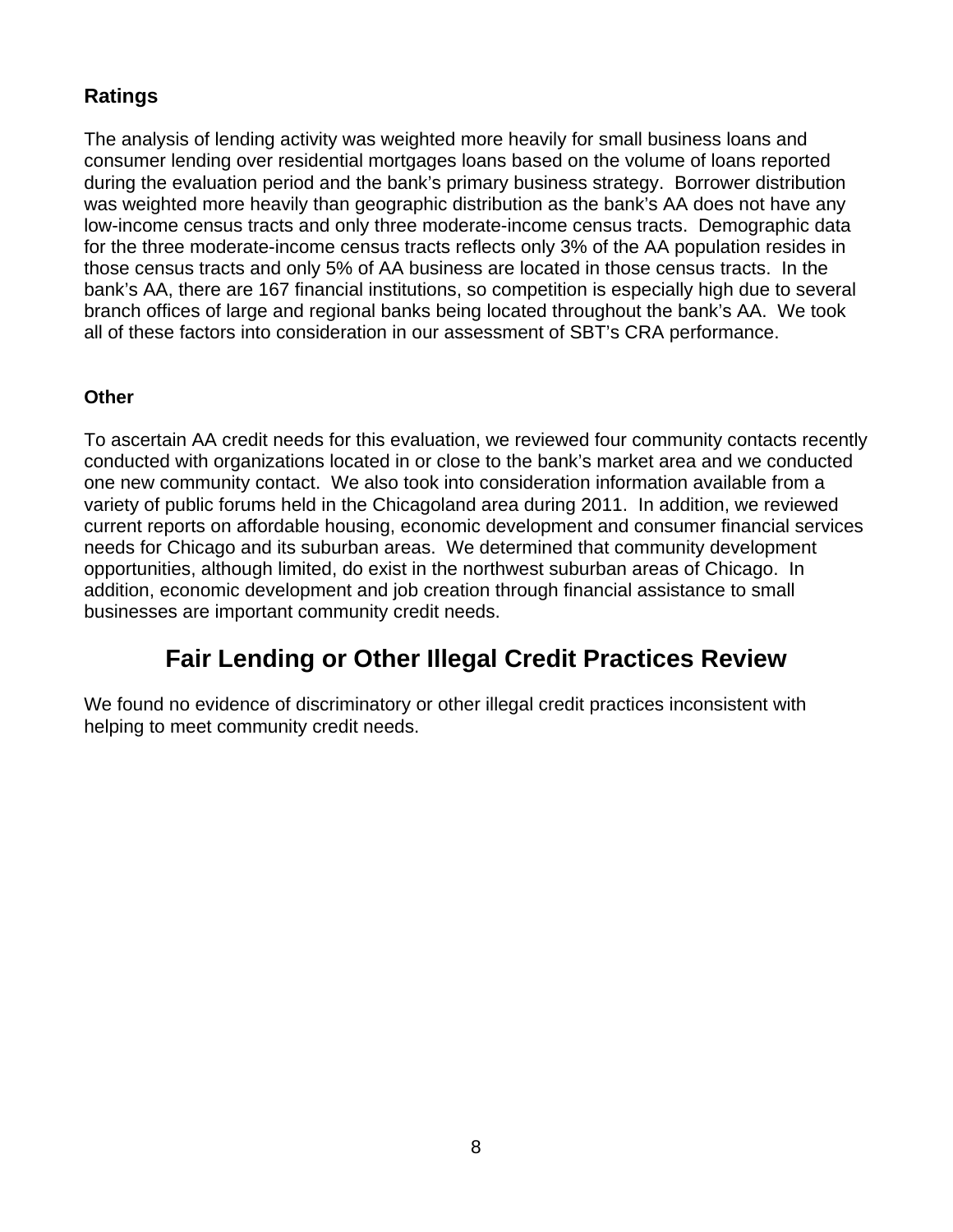## **Conclusions with Respect to Performance Tests**

## **LENDING TEST**

#### **Conclusions for Areas Receiving Full-Scope Reviews**

The performance under the lending test is rated "Low Satisfactory". Based on our full scope review, the bank's overall lending activity in the AA is adequate.

#### **Lending Activity**

Refer to Tables 1 Lending Volume and 1 Other Products in appendix C for the facts and data used to evaluate the bank's lending activity.

The bank's business strategy for direct lending is primarily commercial lending, and under corporate guidance the bank has elected since 2005 to refer the vast majority of its mortgage loan applications to its affiliate, Wintrust Mortgage Company. During this examination, we considered those mortgages originated by Wintrust Mortgage Company that are within the bank's AA in addition to those originated directly by the bank. As only one home improvement loan was originated during the evaluation period, that category of residential mortgage lending was not analyzed or considered in our lending test evaluation.

The bank's deposit market share within its AA is reasonable. As of June 30, 2011, SBT ranks 51<sup>st</sup> out of 167 financial institutions located in its designated AA with a market share of 0.21%. During the evaluation period, the bank's average quarterly loan to deposit ratio equaled 84.79%. The bank's June 30, 2011quarterly loan to deposit ratio equaled 82.75%. These ratios reflect a good lending performance factor for SBT.

#### **Lending in Assessment Area**

This analysis includes only those loans originated or purchased by the bank and does not include affiliate lending. See the following breakdown by loan type, number, and amount of loans.

|                  | <b>Lending in Assessment Area</b> |               |     |                        |       |                                |       |                |              |         |  |  |  |  |
|------------------|-----------------------------------|---------------|-----|------------------------|-------|--------------------------------|-------|----------------|--------------|---------|--|--|--|--|
| <b>Loan Type</b> |                                   |               |     | <b>Number of Loans</b> |       | <b>Dollars of Loans (000s)</b> |       |                |              |         |  |  |  |  |
|                  |                                   | <b>Inside</b> |     | <b>Outside</b>         | Total | <b>Inside</b>                  |       | <b>Outside</b> | <b>Total</b> |         |  |  |  |  |
|                  | #                                 | $\%$          | #   | $\%$                   |       |                                | $\%$  |                | $\%$         |         |  |  |  |  |
| <b>HMDA</b>      | 8                                 | 28.57         | 20  | 71.43                  | 28    | 2,485                          | 15.81 | 13,230         | 84.19        | 15,715  |  |  |  |  |
| <b>Small Bus</b> | 356                               | 65.20         | 190 | 34.80                  | 546   | 54,391                         | 51.09 | 52,062         | 48.91        | 106,453 |  |  |  |  |
| <b>Consumer</b>  | 171                               | 67.86         | 81  | 32.14                  | 252   | 20,756                         | 65.16 | 11,098         | 34.84        | 31,854  |  |  |  |  |
| <b>Total</b>     | 535                               | 64.77         | 291 | 35.23                  | 826   | 77,632                         | 50.40 | 76,390         | 49.60        | 154,022 |  |  |  |  |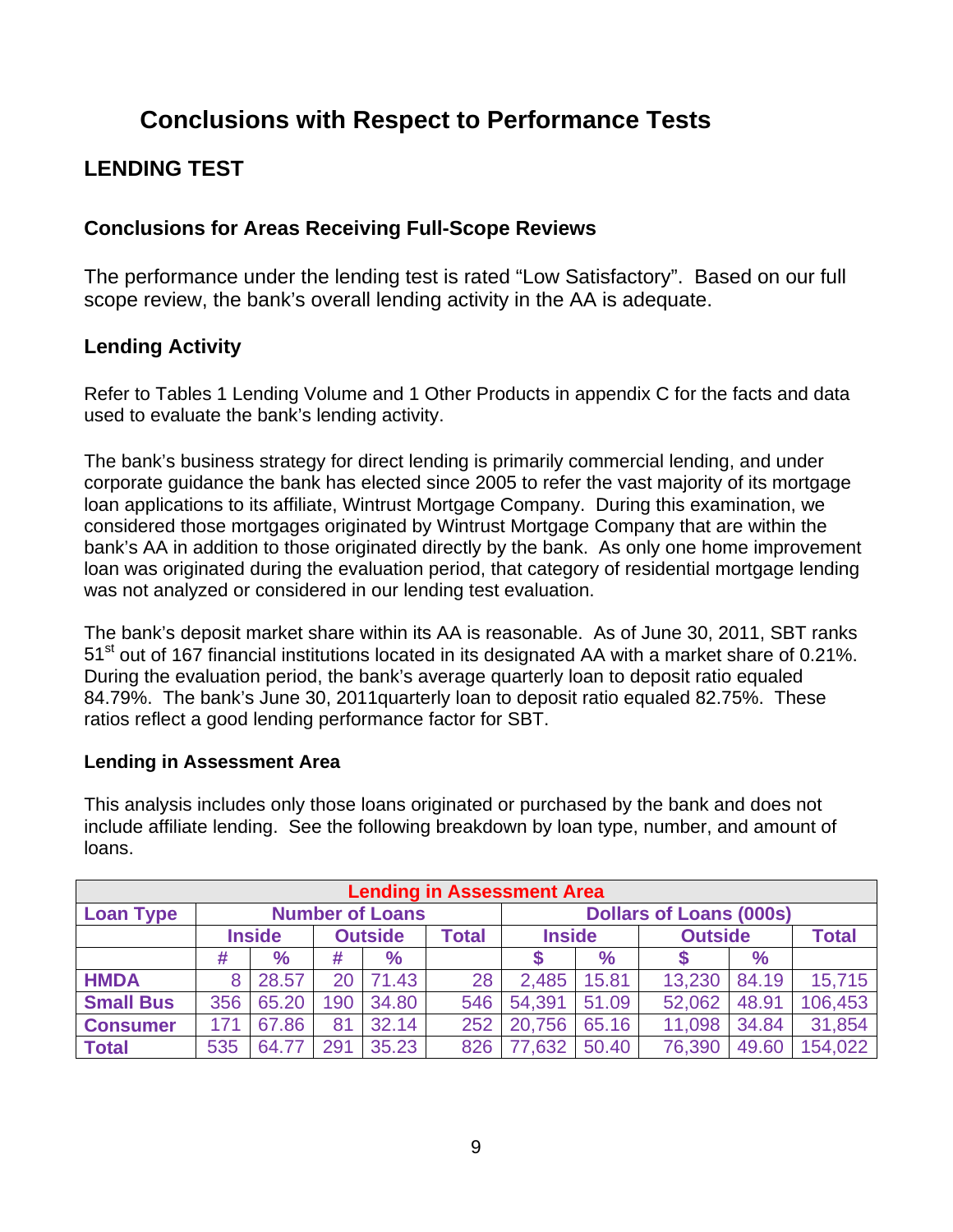The bank's level of lending in its AA is adequate. Overall, a high percentage of the bank's loans, 65% by number, are within the bank's AA. This is mirrored by small business lending, also showing 65% of originations inside the AA. A majority (68%) of consumer lending is also originated within the AA. Although only 29% of the bank's mortgage lending is shown as being within the AA, this does not reflect the mortgage lending originated by the bank's affiliated mortgage company. Over 700 mortgage loans, in addition to those HMDA loans originated by the bank directly, which are noted above, were originated by Wintrust Mortgage Company within SBT's AA during this evaluation period.

#### **Distribution of Loans by Income Level of the Borrower**

The bank's lending activity based on borrower distribution is good.

#### *Home Mortgage Loans*

Refer to Tables 8 and 10 in appendix C for the facts and data used to evaluate the borrower distribution of the bank's home mortgage purchase and refinancing loan originations and purchases. This analysis includes loans originated by both the bank and its affiliate Wintrust Mortgage Company.

Overall borrower distribution of home mortgage loans to borrowers of different income levels is good. As there are more moderate-income families than low-income families in the bank's AA, the bank's home mortgage lending performance with moderate-income borrowers was given slightly more weight than its performance with low-income borrowers.

The distribution of home purchase loans to low-income borrowers is adequate. The bank's level of lending to low-income borrowers (6.62%) was somewhat lower than the percentage of low-income families (11.12%). However, the bank's performance is reasonable considering that three percent of the families in the AA are living below the poverty level and are unlikely to be able to readily afford homeownership. Additionally, the bank's market share for lending to low-income borrowers (0.9%) is near to its overall market share (1.4%). Moderate-income borrower distribution was excellent with bank lending (38.24%) exceeding the percentage of moderate-income families (15.57%). Correspondingly, the bank's market share for home purchase lending to moderate-income borrowers at 2.3% exceeded its overall market share  $(1.4\%)$ .

The bank's origination of home mortgage refinance loans to low-income borrowers (3.84%) is poor in relation to the percentage of low-income borrowers (11.12%). However, overall the bank's performance is adequate as the bank's market share of home refinance loan lending to low-income borrowers is excellent at 1.2% and meets its overall home mortgage refinance loan market share. Distribution of home mortgage refinance loans to moderate-income borrowers (12.53%) is adequate as the ratio is near to the percentage of moderate-income families (15.57%) in the AA. The bank's market share of home refinance loan lending to moderateincome borrowers is also adequate as the ratio (0.9%) is near to the bank's overall home refinance lending market share ratio (1.2).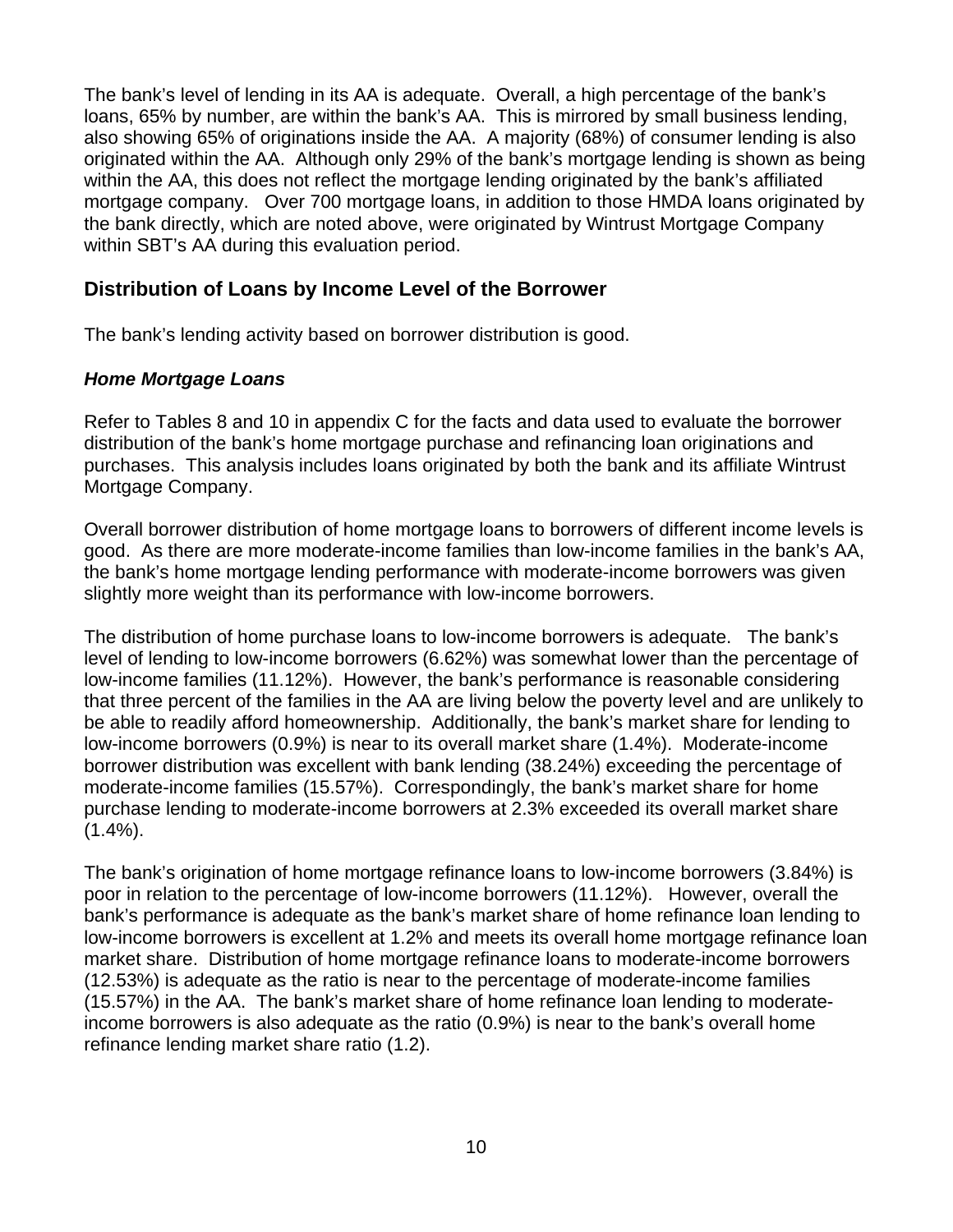#### *Small Loans to Businesses*

Refer to Table 11 in appendix C for the facts and data used to evaluate the borrower distribution of the bank's origination/purchase of small loans to businesses.

The overall distribution of small business loans originated by SBT in its AA is good.

During the review period, 63% of SBT's business loans were to small businesses (those with revenues of \$1 million or less), which is near to the demographics that show that 71% of the businesses within the AA are small businesses. Further supporting the bank's performance is the fact that 78% of the small business loans reported on the CRA LAR were in amounts of \$250,000 or less and 68% were in amounts of \$100,000 or less.

A market share report of those financial institutions that originated small business loans within the bank's AA reflects excellent market share performance for SBT. The bank has an overall small business market share of 0.06% based on number of loans and a market share of 0.14% for small business lending to businesses with revenues of \$1 million or less.

#### *Consumer Loans*

Refer to Table 13 in appendix C for the facts and data used to evaluate the borrower distribution of the bank's consumer loan originations and purchases.

Overall the bank's borrower distribution of consumer loans is good. As there are more moderate-income households than low-income households in the bank's AA, the bank's consumer lending performance with moderate-income borrowers was given slightly more weight than its performance with low-income borrowers.

Borrower distribution for consumer lending to low-income borrowers is adequate as the bank's percentage of loans (9.94%) is somewhat lower than the percentage of low-income households (13.09%). As the vast majority of the bank's consumer lending analyzed for this evaluation consisted of home equity lending, once again the ability of low-income borrowers (3% of households living below the poverty level) to be able to readily afford homeownership was taken into consideration.

Borrower distribution for consumer lending to moderate-income borrowers is good as the bank's percentage of loans (12.87%) is near to the percentage of moderate-income households (14.93%).

#### **Distribution of Loans by Income Level of the Geography**

The bank's lending activity based on geographic distribution is poor. As there are no low – income geographies in the bank's AA, only a geographic analysis of activity in moderate – income census tracts was performed.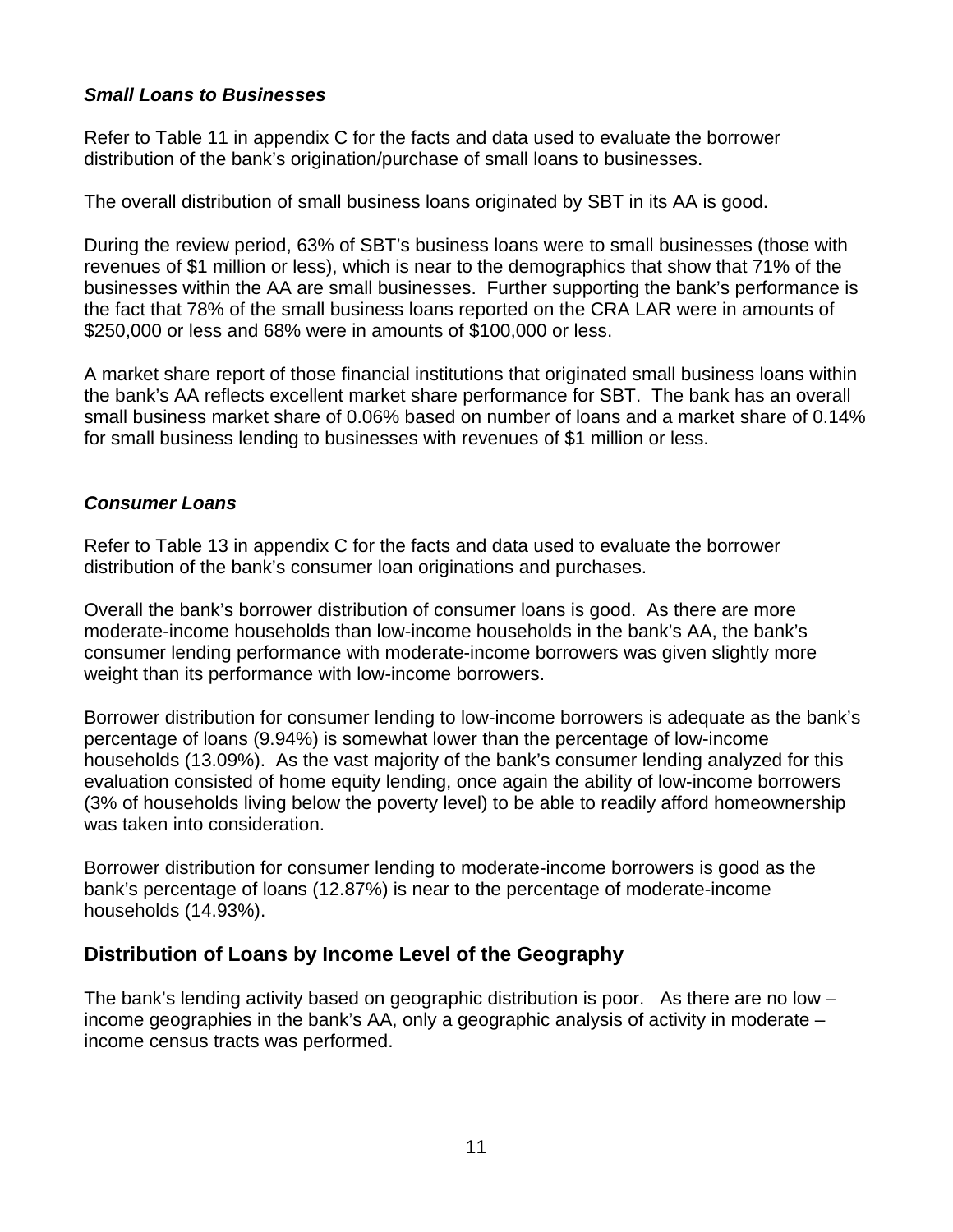#### *Home Mortgage Loans*

The overall geographic distribution of home mortgage loans is adequate.

Refer to Tables 2 and 4, in Appendix C for the facts and data used to evaluate the geographic distribution of the bank's home mortgage purchase and refinancing loan originations and purchases.

The geographic distribution for home purchase loans in moderate – income census tracts (0.79%) is poor as compared to the percentage of the AA's owner occupied housing units (2.09%). However, the bank's market share for home purchase loans in moderate – income census tracts (1.7%) is excellent as it exceeds its overall market share of 1.4%.

The geographic distribution for home refinance in moderate - income census tracts (0.61%) is poor as compared to the percentage of the AA's owner occupied housing units (2.09%). However, the bank's market share for home refinance loans in moderate-income census tracts (1.6%) is excellent as it exceeds its overall market share of 1.2%.

#### *Small Loans to Businesses*

Refer to Table 6 in appendix C for the facts and data used to evaluate the geographic distribution of the bank's origination/purchase of small loans to businesses.

The geographic distribution of small loans to businesses within the moderate census tracts is poor. The percentage of bank lending in moderate – income census tracts (1.13%) is lower than the percentage of small businesses in the moderate – income geographies within the AA (5.39%). In addition, the bank's market share for lending in moderate – income geographies(.01%) is lower than its overall small business lending market share(.06%).

#### *Consumer Loans*

Refer to Table 13 in appendix C for the facts and data used to evaluate the geographic distribution of the bank's consumer loan originations and purchases.

The geographic distribution of consumer loans within the moderate - income census tracts is poor when compared to the percentage of households in moderate – income geographies (3.12%). The percentage of consumer loans made in the moderate-income census tracts (1.17%) is lower than the percentage of households in the moderate-income census tracts (3.12%).

#### *Lending Gap Analysis*

During this review, we did not identify any lending gaps.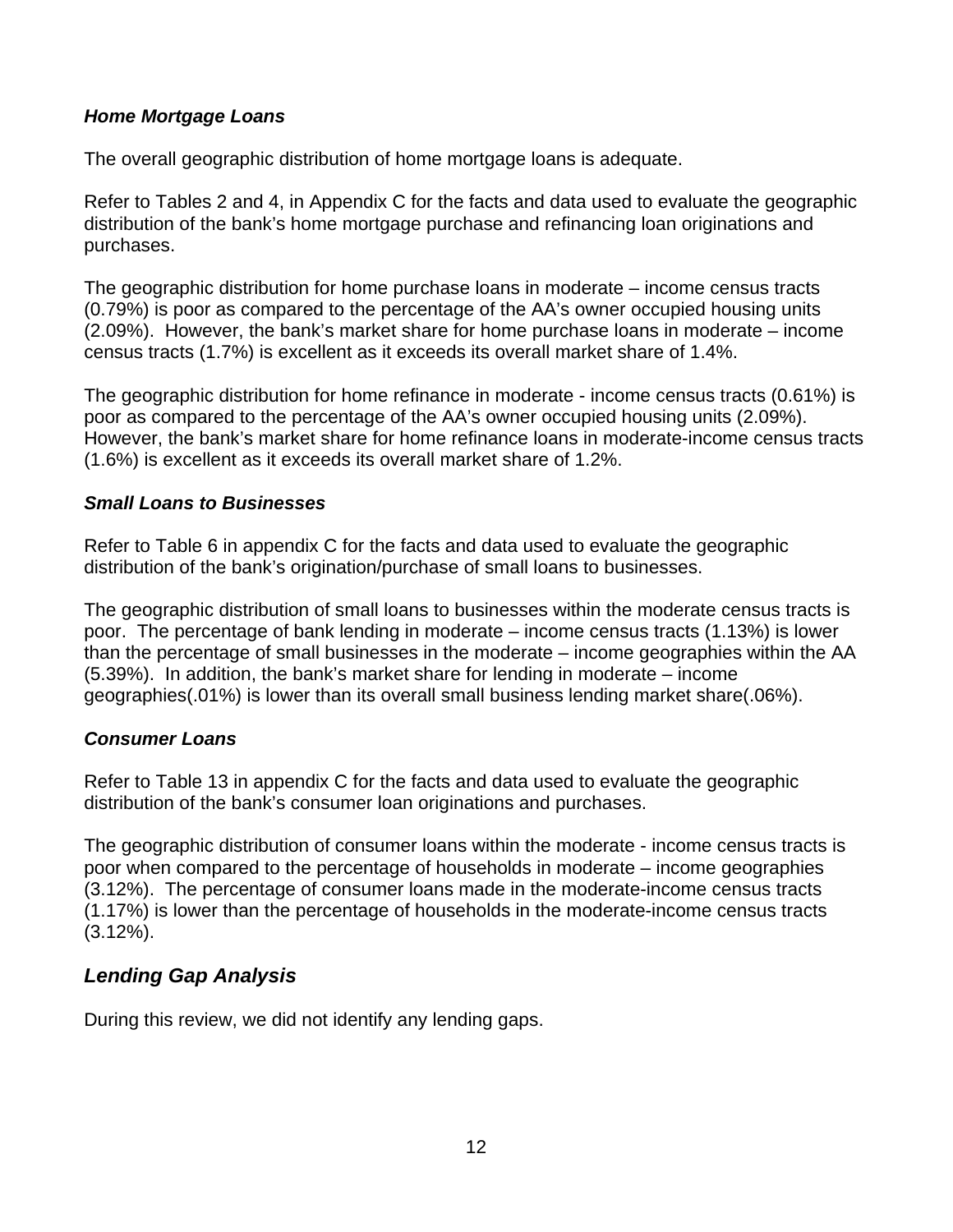#### <span id="page-14-0"></span>**Community Development Lending**

Refer to Table 1 Lending Volume in appendix C for the facts and data used to evaluate the bank's level of community development lending.

Community development lending activity had a positive impact on the bank's performance.

The bank made seven loans within the AA for community development needs totaling \$3.6 million dollars. One of these loans was to a not–for-profit corporation whose primary purpose is to work with LMI youth to help prevent juvenile delinquency. The loan was originally for \$130 thousand and was increased by \$20 thousand the following year. This loan has been renewed three times during the evaluation period. The bank also extended a loan to a nonprofit family care center that primarily provides health care services to local LMI families. This loan has also been renewed twice since its origination and totals \$1 million dollars.

#### **Product Innovation and Flexibility**

The bank developed products geared towards assisting with the credit needs of LMI individuals and small businesses. The bank offers a product to small business called Easy Access Line of Credit along with the Small Business Overdraft Protection Line. The Small Business Overdraft Protection Lines total 104 lines of credit established for a total of \$156 thousand dollars. In addition, the bank has an All Purpose Loan Program, which was created as an alternative to payday lending. The bank has originated 21 All Purpose Loans for a total of \$113 thousand dollars. While neither of these products is innovative, they do demonstrate the bank's willingness and flexibility to help meet community credit needs.

### **INVESTMENT TEST**

### **Conclusions for Areas Receiving Full-Scope Reviews**

The bank's performance under the investment test is rated "High Satisfactory". The bank's performance under the investment test is good as the bank provides a significant level of qualified investments in its AA and in the wider regional areas that include its AA.

Refer to Table 14 in appendix C for the facts and data used to evaluate the bank's level of qualified investments. This table includes all qualified investments that SBT made during the evaluation period, those that remained on the bank's books from prior periods, and unfunded commitments made during the evaluation period.

During the evaluation period, the bank made seven new qualified investments totaling \$2.9 million. In addition, the bank carried on its books eight investments made in prior periods with a value of \$734 thousand. Altogether, 15 investments totaling \$2.2 million as well as \$900 thousand in unfunded commitments were considered.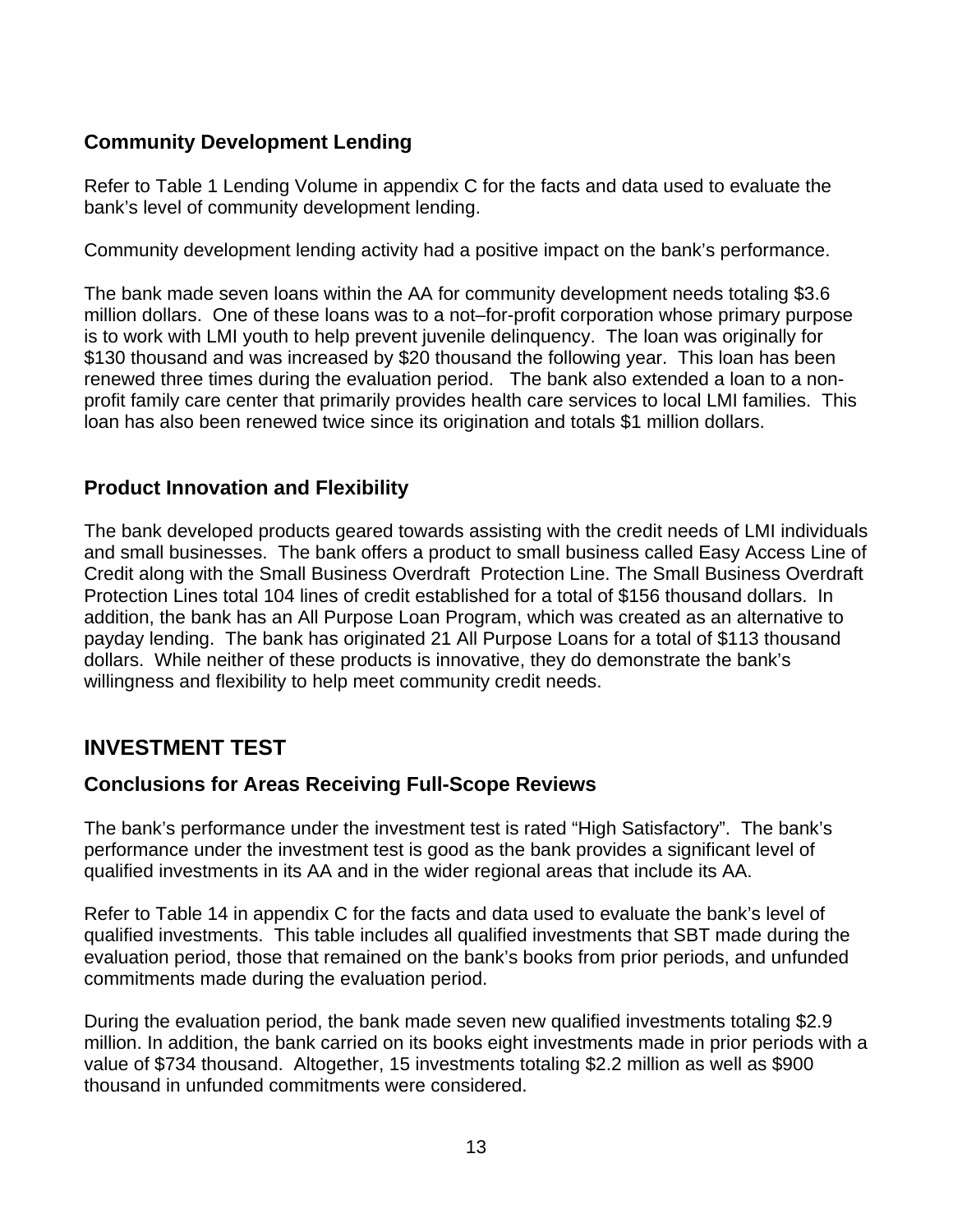<span id="page-15-0"></span>The bank purchased two mortgage backed securities during this current evaluation period totaling \$1 million of original commitments and outstanding balances as of the examination date of \$461 thousand. These Fannie Mae and Freddie Mac mortgage backed securities were for affordable housing serving the LMI homeowners in the bank's AA. The bank also purchased three certificates of deposit which total \$675 thousand at a Community Development Financial Institution (CDFI) that serves the urban communities around Chicago. The bank also holds a pool of loans from a regional CDFI totaling \$250 thousand at origination and with an outstanding balance of \$178 thousand. In addition, the bank made a \$1 million binding commitment to invest in an SBA-licensed Small Business Investment Companies (SBIC), of which \$900 thousand dollars remains unfunded. The focus of the SBIC is to aid in the development of small businesses in the Chicagoland area and the surrounding region. Previous examination period outstanding balances totaled \$734 thousand.

The bank's investments provide good responsiveness to identified credit needs within the AA by supporting entities that facilitate funding for affordable housing and for new business activity that will lead to new jobs and economic development.

### **SERVICE TEST**

#### **Conclusions for Areas Receiving Full-Scope Reviews**

The bank's performance under the service test is rated "High Satisfactory". Based on fullscope reviews, the bank's performance in the Chicago-Naperville-Joliet MD is good as the bank's delivery systems are accessible to essentially all portions of the AA.

#### **Retail Banking Services**

Refer to Table 15 in appendix C for the facts and data used to evaluate the distribution of the bank's branch delivery system and branch openings and closings.

During the evaluation period, the bank opened two branches, increasing its total branches to five. A bank facility was purchased in Schaumburg, Illinois in addition to the acquisition of a location in Wood Dale, Illinois. All branches are located in middle-income geographies. The bank has not closed any branches.

Lobby and drive up hours at all locations provide convenient access to banking products and services to customers. Other delivery services including ATMs and internet and telephone banking services are also available to customers. In addition, all Wintrust ATMs are available to customers as part of the STAR system, which provides ATM services to banks in the Star Network at no additional fees to customers. The Bloomingdale branch has collaborated with Bloomingdale Horizon, an independent senior living community providing housing for LMI individuals, to provide services to the residents on a weekly basis.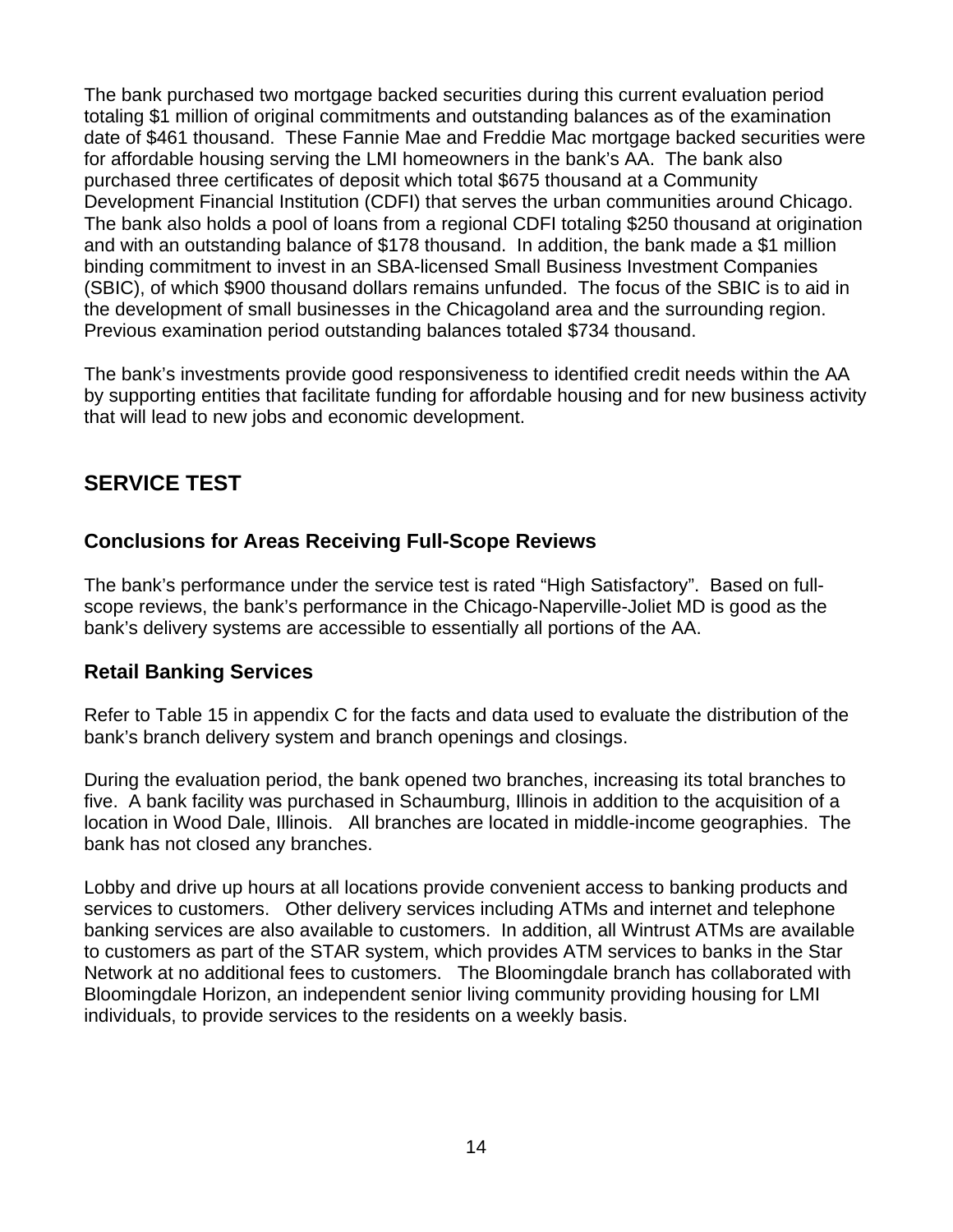#### **Community Development Services**

SBT's community development service activity had positive impact on the bank's performance. The level of community development services demonstrates a relatively high level of participation in response to community development needs of the AA.

Twenty-four bank officers or employees are involved with seven different organizations and provide their financial expertise by serving as financial advisors or consultants. The organizations primarily serve LMI persons or small businesses and typically involve community education or medical services, in addition to acting as a resource for small businesses. There are several employees who volunteer at other community organizations and serve as chairpersons or as board members.

The bank also participates in the Money Smart program, offered through the FDIC. The bank partners up with local non-profits to offer instructor led financial literacy training. The Money Smart program is a comprehensive financial education curriculum designed to help individuals outside the financial mainstream enhance their financial skills and create positive banking relationships. Nine Money Smart sessions were held in 2011.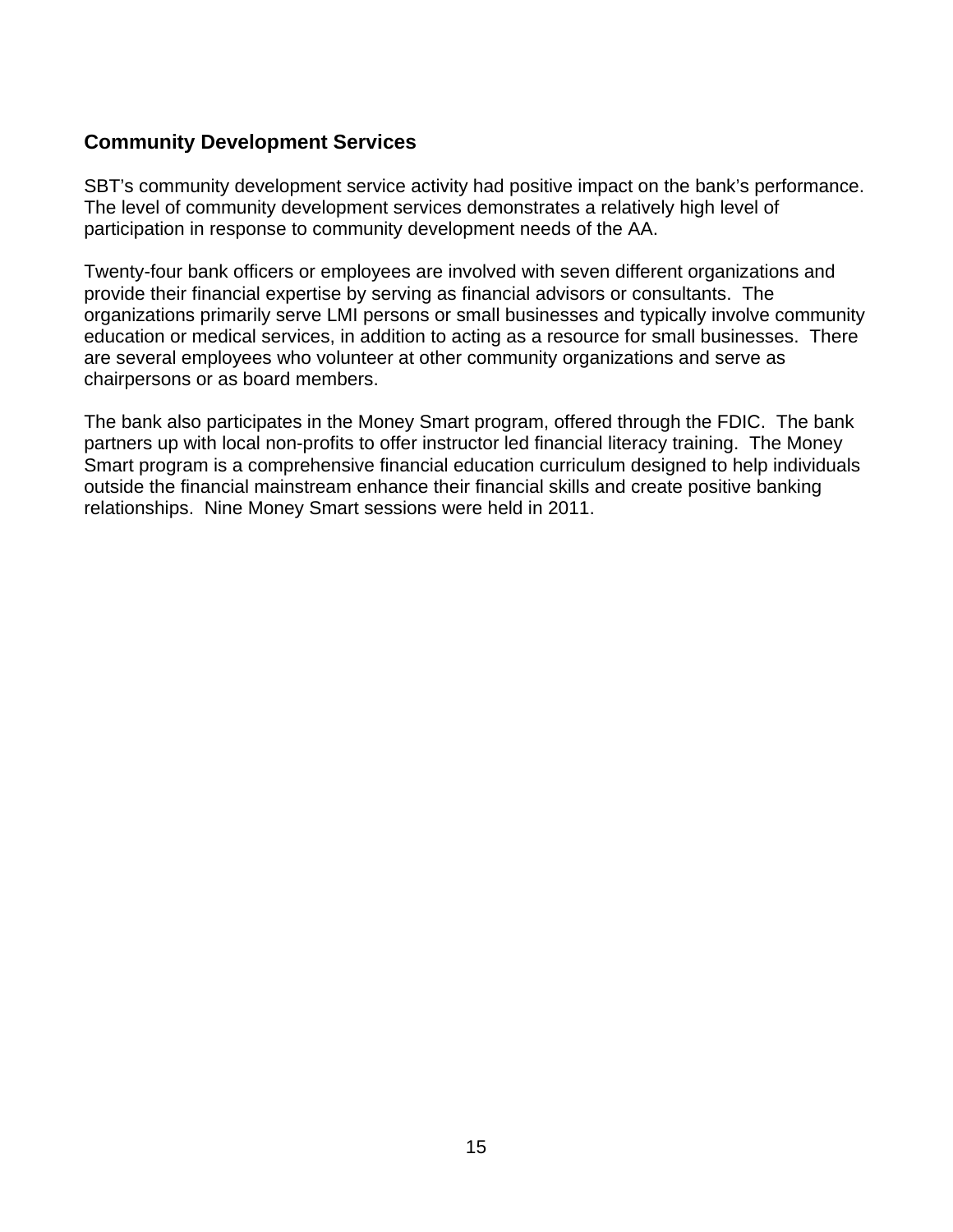## **Appendix A: Scope of Examination**

The following table identifies the time period covered in this evaluation, affiliate activities that were reviewed, and loan products considered. The table also reflects the metropolitan and nonmetropolitan areas that received comprehensive examination review (designated by the term "full-scope") and those that received a less comprehensive review (designated by the term "limited-scope").

| <b>Time Period Reviewed</b>                                                                | Lending Test (excludes CD Loans): 1/1/2008 to 6/30/2011<br><b>Investment and Service Tests and</b><br>CD Loans: 12/17/2007 to 9/30/2011 |                                                                                                                                                                 |  |  |  |  |  |
|--------------------------------------------------------------------------------------------|-----------------------------------------------------------------------------------------------------------------------------------------|-----------------------------------------------------------------------------------------------------------------------------------------------------------------|--|--|--|--|--|
| <b>Financial Institution</b>                                                               |                                                                                                                                         | <b>Products Reviewed</b>                                                                                                                                        |  |  |  |  |  |
| Schaumburg Bank & Trust Company N.A.<br>1180 E. Higgins Road<br>Schaumburg, Illinois 60173 |                                                                                                                                         | Home mortgage, small business, home<br>refinance, consumer loans, community<br>development loans, qualified investments,<br>and community development services. |  |  |  |  |  |
| Affiliate(s)                                                                               | <b>Affiliate</b><br>Relationship                                                                                                        | <b>Products Reviewed</b>                                                                                                                                        |  |  |  |  |  |
| Wintrust Mortgage Company                                                                  | Subsidiary of<br>Barrington Bank and<br><b>Trust Company</b>                                                                            | Home Mortgages                                                                                                                                                  |  |  |  |  |  |
| List of Assessment Areas and Type of Examination                                           |                                                                                                                                         |                                                                                                                                                                 |  |  |  |  |  |
| <b>Assessment Area</b>                                                                     | <b>Type of Exam</b>                                                                                                                     | <b>Other Information</b>                                                                                                                                        |  |  |  |  |  |
| Chicago-Naperville-Joliet, IL MD<br>#16974                                                 | <b>Full Scope</b>                                                                                                                       |                                                                                                                                                                 |  |  |  |  |  |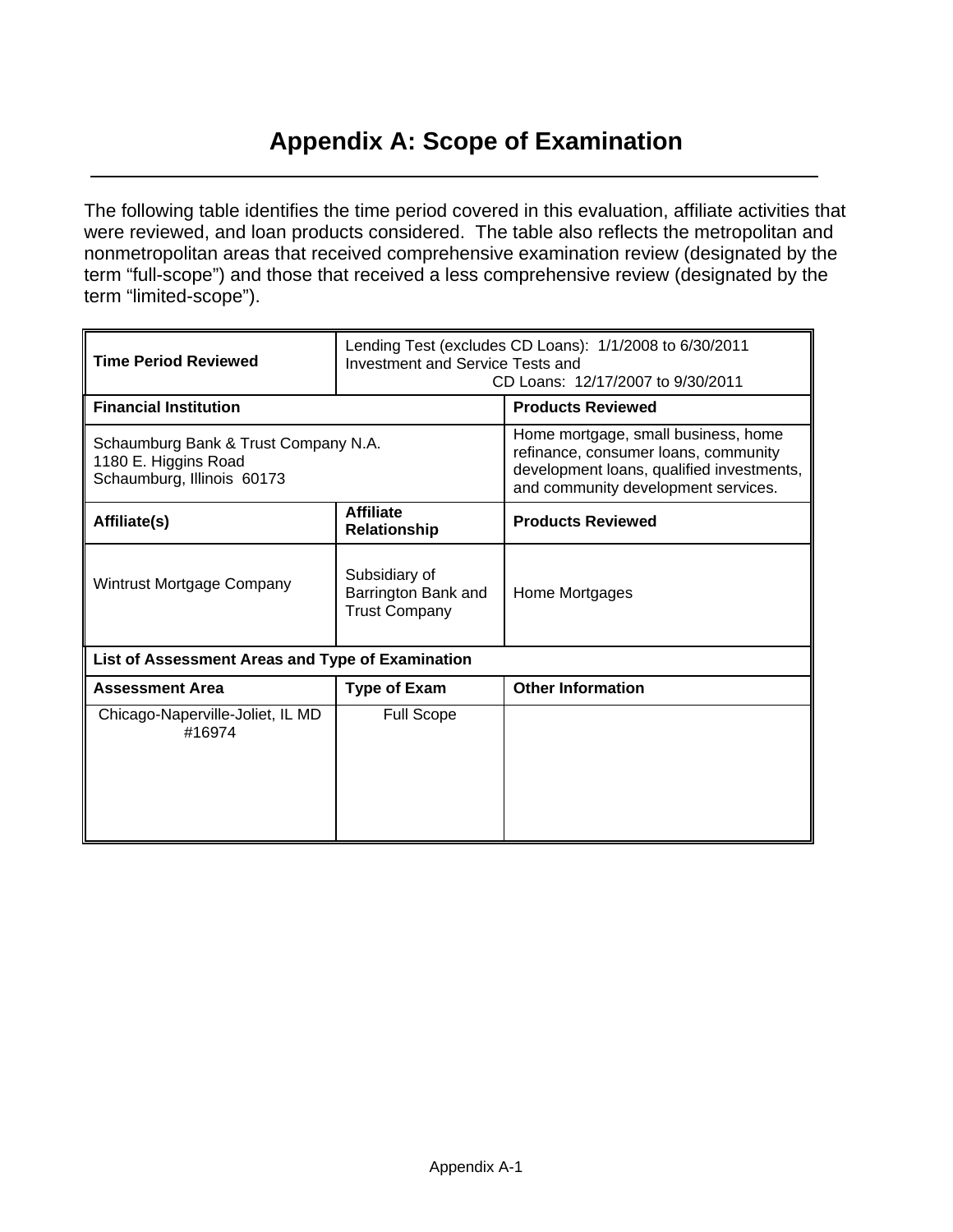#### [Chicago- Naperville-Joliet, IL MSA #16974

|                                                                                                          | Demographic Information for Full-Scope Area: Schaumburg Assessment Area (AA) |                 |                                           |                    |                          |                    |  |  |  |  |  |
|----------------------------------------------------------------------------------------------------------|------------------------------------------------------------------------------|-----------------|-------------------------------------------|--------------------|--------------------------|--------------------|--|--|--|--|--|
| Demographic Characteristics                                                                              | #                                                                            | Low<br>$%$ of # | Moderate<br>$%$ of #                      | Middle<br>$%$ of # | Upper<br>$%$ of #        | $NA^*$<br>$%$ of # |  |  |  |  |  |
| Geographies (Census Tracts/BNAs)                                                                         | 88                                                                           | 0.00            | 3.41                                      | 55.68              | 40.91                    | 0.00               |  |  |  |  |  |
| Population by Geography                                                                                  | 576,915                                                                      | 0.00            | 17,159                                    | 325,698            | 234,058                  | 0.00               |  |  |  |  |  |
| Owner-Occupied Housing by Geography                                                                      | 156,309                                                                      | 0.00            | 2.09                                      | 53.08              | 44.83                    | 0.00               |  |  |  |  |  |
| <b>Businesses by Geography</b>                                                                           | 49,200                                                                       | 0.00            | 5.39                                      | 59.36              | 35.25                    | 0.00               |  |  |  |  |  |
| Farms by Geography                                                                                       | 563                                                                          | 0.00            | 2.49                                      | 52.22              | 45.29                    | 0.00               |  |  |  |  |  |
| Family Distribution by Income Level                                                                      | 149,322                                                                      | 11.12           | 15.57                                     | 25.57              | 47.74                    | 0.00               |  |  |  |  |  |
| Distribution of Low- and Moderate-Income<br>Families throughout AA Geographies                           | 39,854                                                                       | 0.00            | 5.53                                      | 6.91               | 28.56                    | 0.00               |  |  |  |  |  |
| Median Family Income<br>HUD Adjusted Median Family Income for 2009<br>Households Below the Poverty Level | $= $70,484$<br>$= $74,600$<br>$= 3.07\%$                                     |                 | Median Housing Value<br>Unemployment Rate |                    | $= $174,282$<br>$= 3.6%$ |                    |  |  |  |  |  |
|                                                                                                          |                                                                              |                 |                                           |                    |                          |                    |  |  |  |  |  |

(\*) The NA category consists of geographies that have not been assigned an income classification.

Source: 1990 U.S. Census, and 2009 HUD updated MFI.

The bank has only one AA, which contains portions of Cook County and DuPage counties located in the Chicago/Joliet/Naperville MD (16974). The SBT AA consists of 88 whole census tracts, with a total population of 576,915. The AA is contiguous, meets the requirements of the CRA regulation, and does not arbitrarily exclude any LMI geographies.

The AA has three moderate-income census tracts and does not contain any low-income census tracts. The three moderate-income tracts are located in Elk Grove Village, Addison, and Arlington Heights. There are 49 middle-income tracts and 36 upper-income census tracts.

SBT purchased Bank of Commerce in March 2011, which is now its Wood Dale branch, and is located in a middle-income tract. In addition, SBT purchased a bank building, which became its Schaumburg branch location, in August 2011, and is located in a middle -income tract. No locations have been closed since the last CRA examination.

As of June 30, 2011, SBT's total deposits were \$483,522. The bank ranks  $51<sup>st</sup>$  out of 167 financial institutions located in its designated AA with a market share of 0.21%. The assessment area is relatively competitive as there are a number of institutions of varying sizes (large and community banks). SBT's primary business focus is commercial lending, but it also originates consumer loans and facilitates mortgages through referrals to the affiliated mortgage company, Wintrust Mortgage.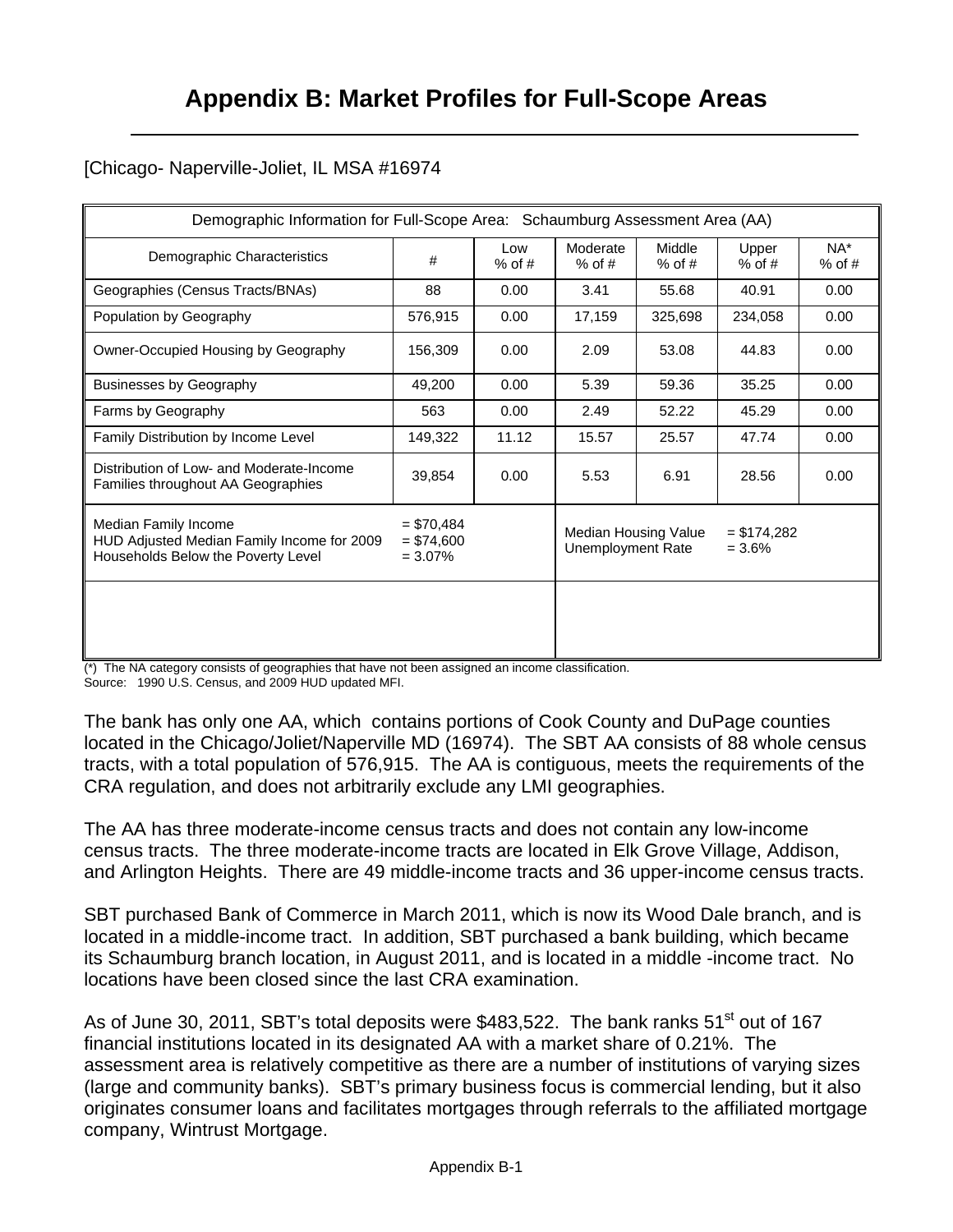In our review of community contacts, we determined that community development opportunities, although limited, do exist in the northwest suburban areas of Chicago. Management is cognizant of the overall economic downturn. As such, given the overall economics of DuPage County and Northern Cook County, the bank has created a partnership with Wintrust Mortgage to help meet the needs of the LMI individuals within the assessment area. SBT has also identified a community need for small lines of credit for small businesses.

Overall unemployment for the AA is 3.6%. Two of the three moderate-income tracts are heavy industrial areas with two mobile home parks. The third moderate-income tract includes a forest preserve, a golf course and a very small pocket of single-family homes located in Addison, IL.

The updated Housing and Urban Development (HUD) 2009 median family income for the SBT AA is \$74,600. A breakdown of family income levels within the AA shows that 11% are lowincome, 16% are moderate-income, 26% are middle-income, and 48% are upper-income. Additionally, 3% of the households within the AA have incomes below the poverty level.

Of the 210,649 housing units in the AA, 156,309 or 74% are owner-occupied, and 49,292 or 23% are occupied rental units. Of total housing units, 157,042 (75%) are 1-4 family housing units and 51,065 (24% are multi-family units. The median housing value based on 2009 census data is \$174,282.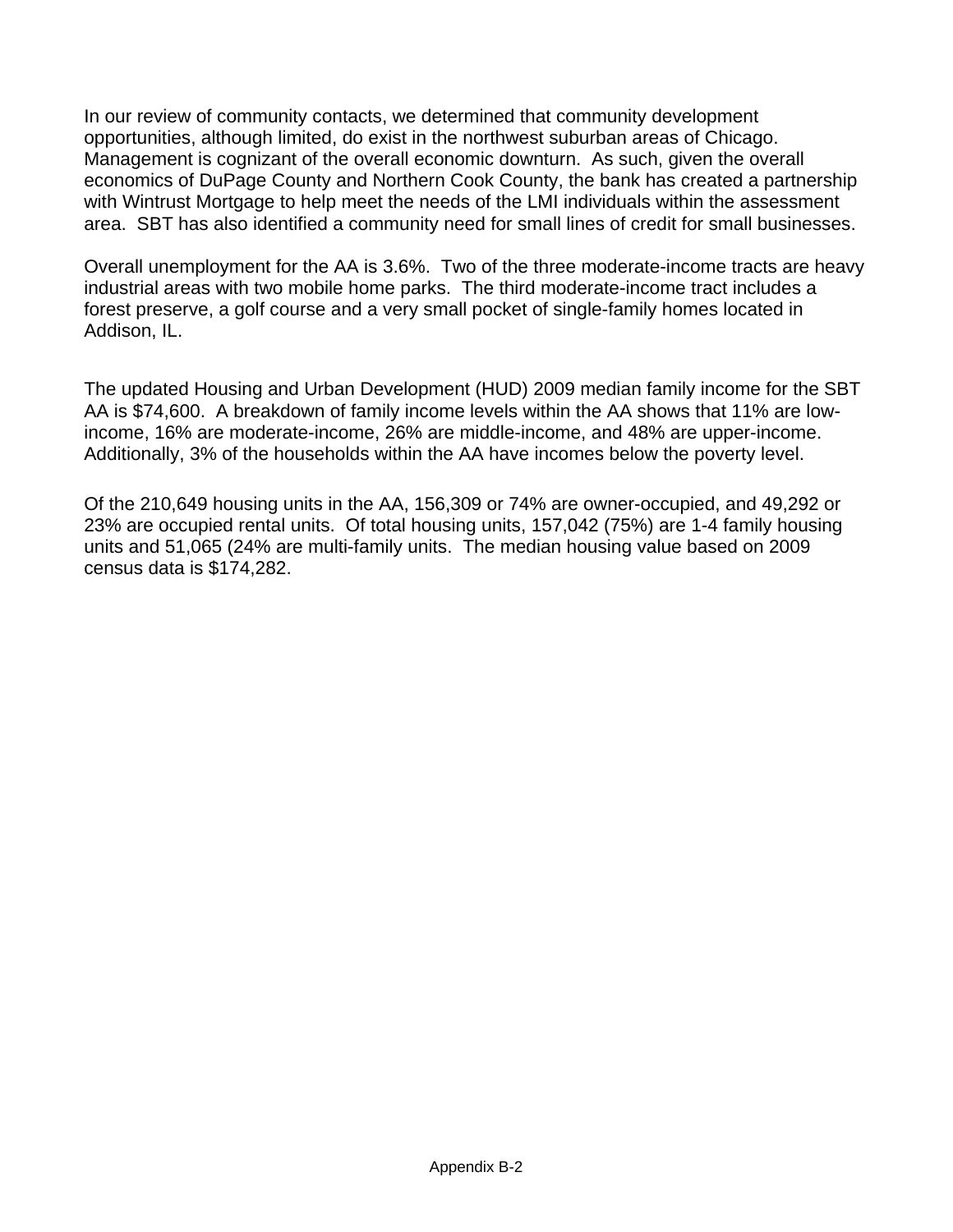### **Content of Standardized Tables**

References to the "bank" include activities of any affiliates that the bank provided for consideration (refer to appendix A: Scope of the Examination). For purposes of reviewing the lending test tables, the following are applicable: (1) purchased loans are treated as originations/purchases and market share is the number of loans originated and purchased by the bank as a percentage of the aggregate number of reportable loans originated and purchased by all lenders in the MA/assessment area; (2) Partially geocoded loans (loans where no census tract is provided) cannot be broken down by income geographies and, therefore, are only reflected in the Total Loans in Core Tables 2 through 7 and part of Table 13; and (3) Partially geocoded loans are included in the Total Loans and % Bank Loans Column in Core Tables 8 through 12 and part of Table 13. Tables without data are not included in this PE.

The following is a listing and brief description of the tables:

- **Table 1. Lending Volume** Presents the number and dollar amount of reportable loans originated and purchased by the bank over the evaluation period by MA/assessment area. Community development loans to statewide or regional entities or made outside the bank's assessment area may receive positive CRA consideration. See Interagency Q&As \_\_.12 (i) - 5 and - 6 for guidance on when a bank may receive positive CRA consideration for such loans. Refer to the CRA section of the Compliance Policy intranet page for guidance on table placement.
- **Table 1. Other Products**  Presents the number and dollar amount of any unreported category of loans originated and purchased by the bank over the evaluation period by MA/assessment area. Examples include consumer loans or other data that a bank may provide, at its option, concerning its lending performance. This is a twopage table that lists specific categories.
- **Table 2. Geographic Distribution of Home Purchase Loans** Compares the percentage distribution of the number of loans originated and purchased by the bank in low-, moderate-, middle-, and upper-income geographies to the percentage distribution of owner-occupied housing units throughout those geographies. The table also presents market share information based on the most recent aggregate market data available.
- **Table 3. Geographic Distribution of Home Improvement Loans** Not included in this PE.
- market data available.<br>Appendix C-1 **Table 4. Geographic Distribution of Home Mortgage Refinance Loans** - Compares the percentage distribution of the number of loans originated and purchased by the bank in low-, moderate-, middle-, and upper-income geographies to the percentage distribution of owner-occupied housing units throughout those geographies. The table also presents market share information based on the most recent aggregate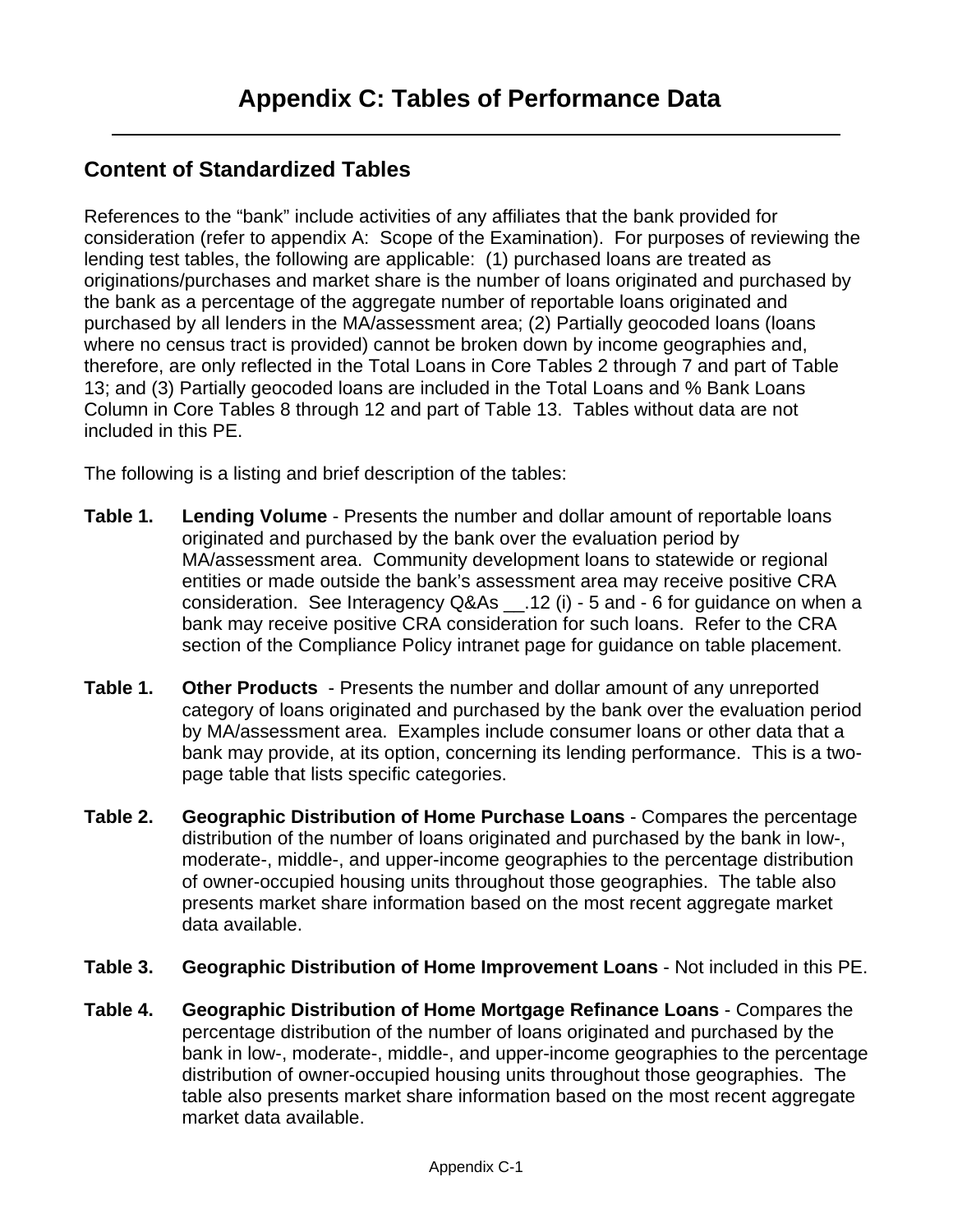- **Table 5. Geographic Distribution of Multifamily Loans** Not included in this PE.
- **Table 6. Geographic Distribution of Small Loans to Businesses** The percentage distribution of the number of small loans (less than or equal to \$1 million) to businesses originated and purchased by the bank in low-, moderate-, middle-, and upper-income geographies compared to the percentage distribution of businesses (regardless of revenue size) throughout those geographies. The table also presents market share information based on the most recent aggregate market data available. Because small business data are not available for geographic areas smaller than counties, it may be necessary to use geographic areas larger than the bank's assessment area.
- **Table 7. Geographic Distribution of Small Loans to Farms** Not included in this PE.
- **Table 8. Borrower Distribution of Home Purchase Loans** Compares the percentage distribution of the number of loans originated and purchased by the bank to low-, moderate-, middle-, and upper-income borrowers to the percentage distribution of families by income level in each MA/assessment area. The table also presents market share information based on the most recent aggregate market data available.
- **Table 9. Borrower Distribution of Home Improvement Loans** Not included in this PE.
- **Table 10. Borrower Distribution of Refinance Loans** Compares the percentage distribution of the number of loans originated and purchased by the bank to low-, moderate-, middle-, and upper-income borrowers to the percentage distribution of families by income level in each MA/assessment area. The table also presents market share information based on the most recent aggregate market data available.
- **Table 11. Borrower Distribution of Small Loans to Businesses** Compares the percentage distribution of the number of small loans (less than or equal to \$1 million) originated and purchased by the bank to businesses with revenues of \$1 million or less to the percentage distribution of businesses with revenues of \$1 million or less. In addition, the table presents the percentage distribution of the number of loans originated and purchased by the bank by loan size, regardless of the revenue size of the business. Market share information is presented based on the most recent aggregate market data available.
- **Table 12. Borrower Distribution of Small Loans to Farms** Not included in this PE.
- **Table 13. Geographic and Borrower Distribution of Consumer Loans For geographic** distribution, the table compares the percentage distribution of the number of loans originated and purchased by the bank in low-, moderate-, middle-, and upperincome geographies to the percentage distribution of households within each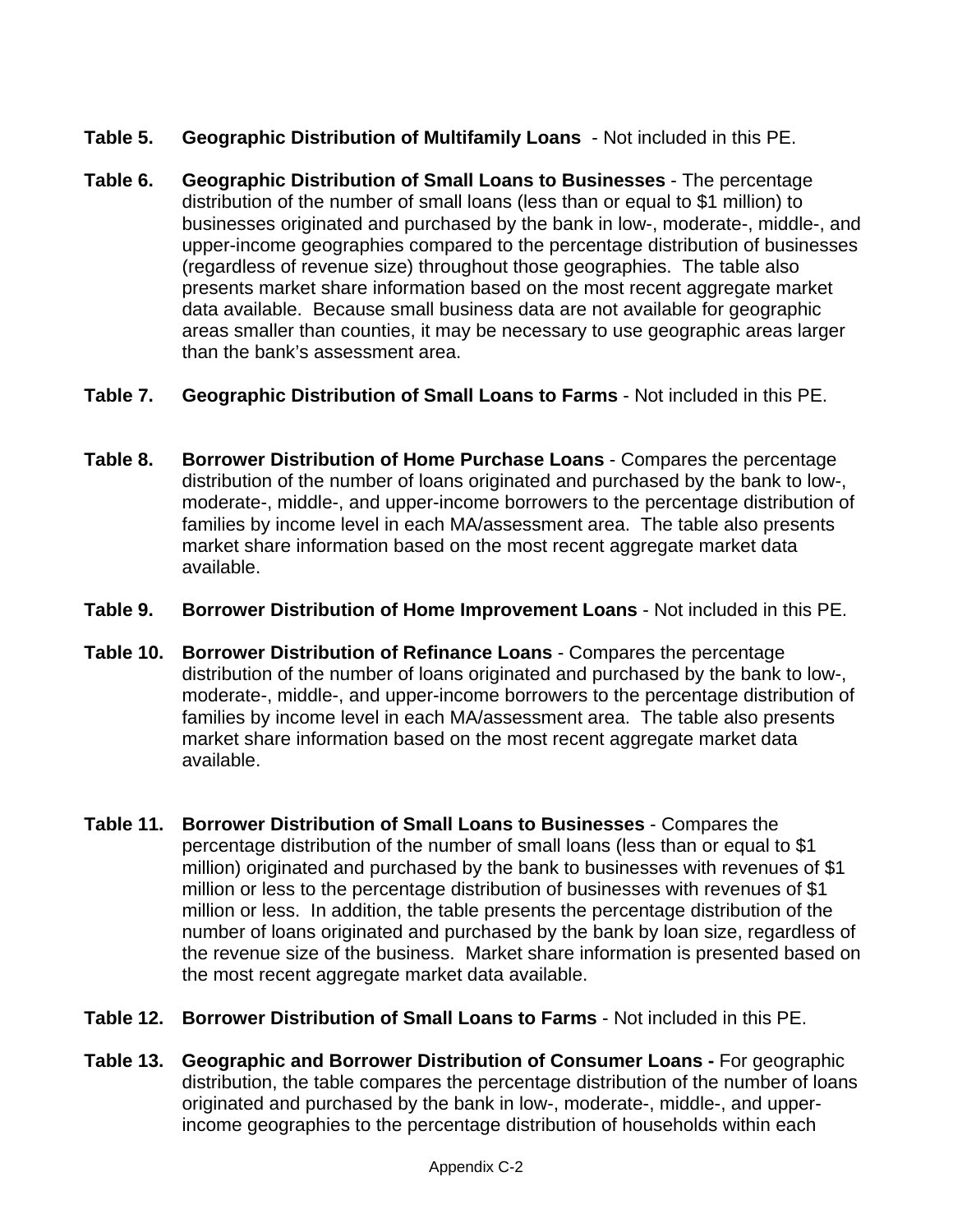geography. For borrower distribution, the table compares the percentage distribution of the number of loans originated and purchased by the bank to low-, moderate-, middle-, and upper-income borrowers to the percentage of households by income level in each MA/assessment area.

**Table 14. Qualified Investments** - Presents the number and dollar amount of qualified investments made by the bank in each MA/AA. The table separately presents investments made during prior evaluation periods that are still outstanding and investments made during the current evaluation period. Prior-period investments are reflected at their book value as of the end of the evaluation period. Current period investments are reflected at their original investment amount even if that amount is greater than the current book value of the investment. The table also presents the number and dollar amount of unfunded qualified investment commitments. In order to be included, an unfunded commitment must be legally binding and tracked and recorded by the bank's financial reporting system.

> A bank may receive positive consideration for qualified investments in statewide/regional entities or made outside of the bank's assessment area. See Interagency  $Q&As$   $.12$  (i) - 5 and - 6 for guidance on when a bank may receive positive CRA consideration for such investments. Refer to the CRA section of the Compliance Policy intranet page for guidance on table placement.

**Table 15. Distribution of Branch Delivery System and Branch Openings/Closings** - Compares the percentage distribution of the number of the bank's branches in low-, moderate-, middle-, and upper-income geographies to the percentage of the population within each geography in each MA/AA. The table also presents data on branch openings and closings in each MA/AA.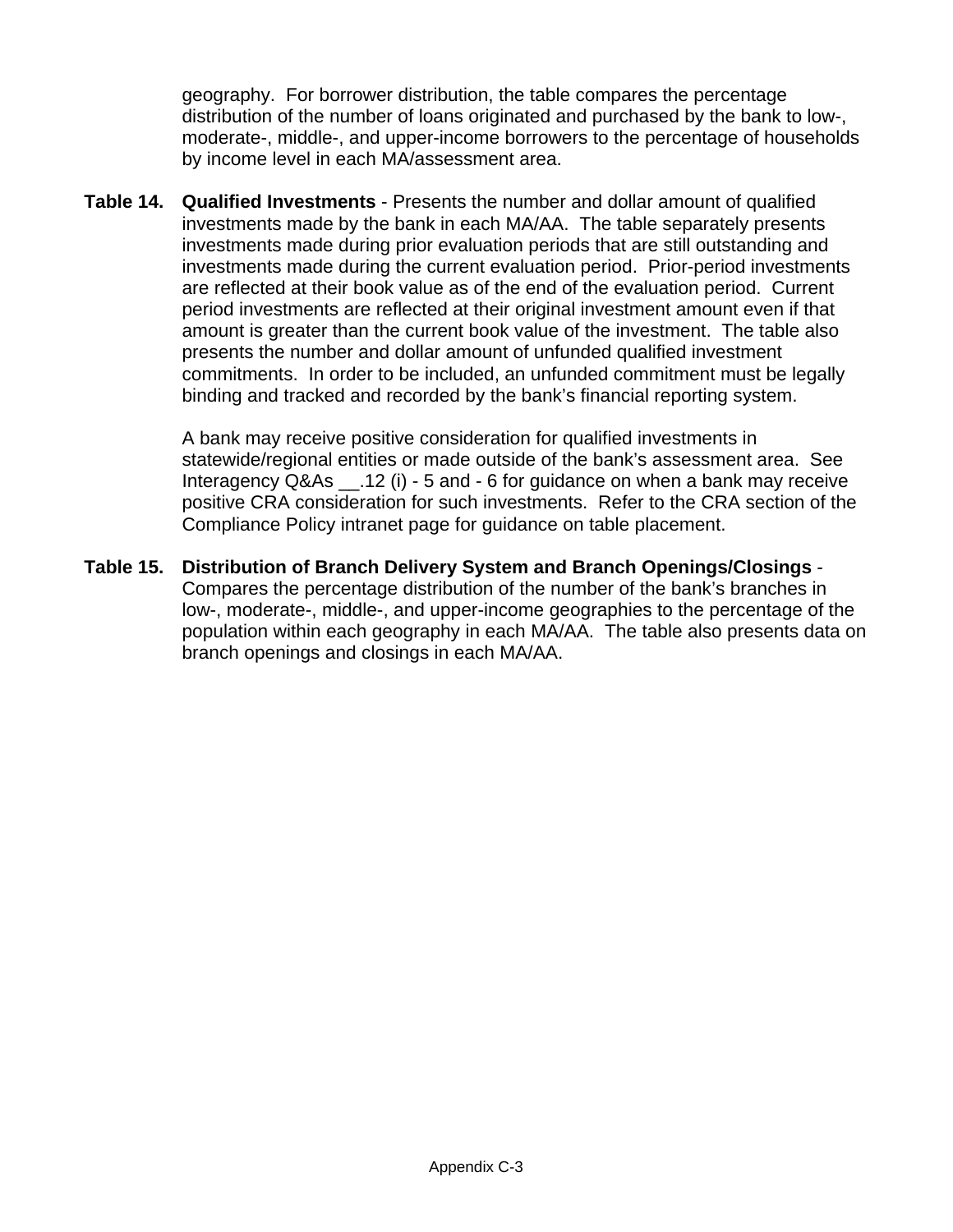#### Table 1. Lending Volume

| LENDING VOLUME         |                                       |      |               |     |                                     | Geography: Schaumburg Bank AA |            | Evaluation Period: January 1, 1008 TO June 30, 2011 |                                  |       |                                |                                            |  |
|------------------------|---------------------------------------|------|---------------|-----|-------------------------------------|-------------------------------|------------|-----------------------------------------------------|----------------------------------|-------|--------------------------------|--------------------------------------------|--|
|                        | $%$ of<br>Rated<br>Area               |      | Home Mortgage |     | Small Loans to<br><b>Businesses</b> | Small Loans to Farms          |            |                                                     | Community<br>Development Loans** |       | <b>Total Reported</b><br>Loans | % of Rated Area<br>Deposits in<br>MA/AA*** |  |
| MA/Assessment Area:    | Loans $(\#)$<br>in MA/AA <sup>*</sup> | $\#$ | \$ (000's)    | #   | \$ (000's)                          | #                             | \$ (000's) | #                                                   | \$ (000's)                       | #     | \$(000's)                      |                                            |  |
| <b>Full Review:</b>    |                                       |      |               |     |                                     |                               |            |                                                     |                                  |       |                                |                                            |  |
| Schaumburg AA          | 100                                   | 768  | 160,273       | 556 | 109,215                             | $\mathbf 0$                   | <b>NA</b>  | 7                                                   | 3,610                            | 1,331 | 273,098                        | 100                                        |  |
|                        |                                       |      |               |     |                                     |                               |            |                                                     |                                  |       |                                |                                            |  |
|                        |                                       |      |               |     |                                     |                               |            |                                                     |                                  |       |                                |                                            |  |
|                        |                                       |      |               |     |                                     |                               |            |                                                     |                                  |       |                                |                                            |  |
|                        |                                       |      |               |     |                                     |                               |            |                                                     |                                  |       |                                |                                            |  |
|                        |                                       |      |               |     |                                     |                               |            |                                                     |                                  |       |                                |                                            |  |
|                        |                                       |      |               |     |                                     |                               |            |                                                     |                                  |       |                                |                                            |  |
|                        |                                       |      |               |     |                                     |                               |            |                                                     |                                  |       |                                |                                            |  |
| <b>Limited Review:</b> |                                       |      |               |     |                                     |                               |            |                                                     |                                  |       |                                |                                            |  |
|                        |                                       |      |               |     |                                     |                               |            |                                                     |                                  |       |                                |                                            |  |
|                        |                                       |      |               |     |                                     |                               |            |                                                     |                                  |       |                                |                                            |  |
|                        |                                       |      |               |     |                                     |                               |            |                                                     |                                  |       |                                |                                            |  |
|                        |                                       |      |               |     |                                     |                               |            |                                                     |                                  |       |                                |                                            |  |
|                        |                                       |      |               |     |                                     |                               |            |                                                     |                                  |       |                                |                                            |  |
|                        |                                       |      |               |     |                                     |                               |            |                                                     |                                  |       |                                |                                            |  |
|                        |                                       |      |               |     |                                     |                               |            |                                                     |                                  |       |                                |                                            |  |

<sup>\*</sup> Loan Data as of [*Date*]. Rated area refers to either the state or multi-state MA rating area.

<sup>\*\*</sup> The evaluation period for Community Development Loans is [*Date of Last CRA Evaluation*] to [*Start Date of CRA Data Analysis Phase*].

<sup>\*\*\*</sup> Deposit Data as of [*Date*]. Rated Area refers to either the state, multi-state MA, or institution, as appropriate.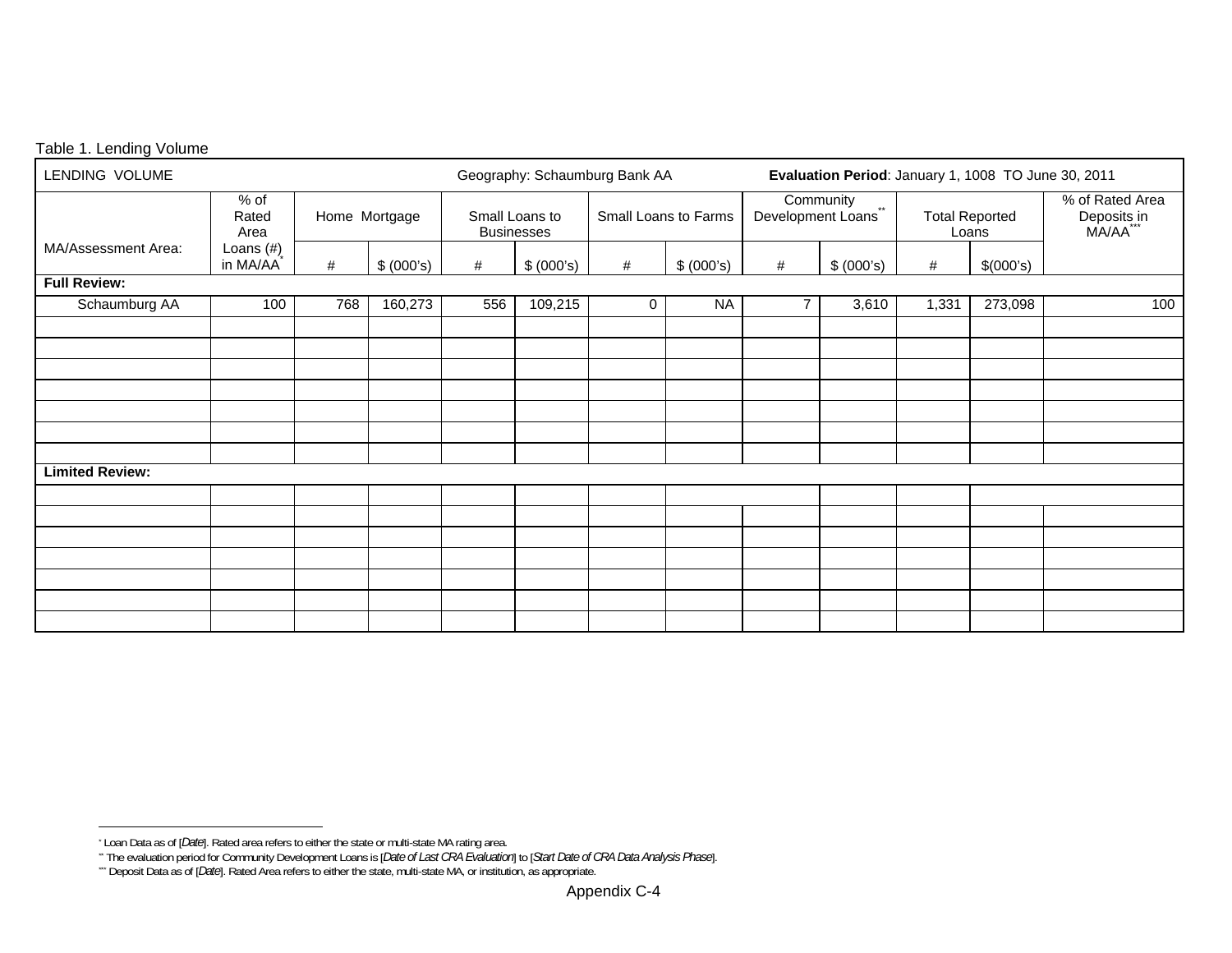#### Table 1. Other Products

| LENDING VOLUME         |                         |   |                                  |                                                          | Geography: SCHAUMBURG AA |               |               |                            | Evaluation Period: January 1, 2008 to June 30, 2011 |   |               |            |               |                                |  |                                   |
|------------------------|-------------------------|---|----------------------------------|----------------------------------------------------------|--------------------------|---------------|---------------|----------------------------|-----------------------------------------------------|---|---------------|------------|---------------|--------------------------------|--|-----------------------------------|
|                        | $%$ of<br>Rated<br>Area |   | <b>Total Optional</b><br>Loans** | <b>Small Business</b><br><b>Real Estate</b><br>Secured** |                          | Home Equity** |               | Motor Vehicle <sup>®</sup> |                                                     |   |               | Consumer** |               | Credit Card**<br>Other Secured |  | % of Rated Area<br>Deposits in AA |
| MA/Assessment Area:    | Loans (#)<br>in MA/AA   | # | \$<br>(000's)                    | #                                                        | \$<br>(000's)            | #             | \$<br>(000's) | #                          | \$<br>(000's)                                       | # | \$<br>(000's) | #          | \$<br>(000's) |                                |  |                                   |
| <b>Full Review:</b>    |                         |   |                                  |                                                          |                          |               |               |                            |                                                     |   |               |            |               |                                |  |                                   |
| Schaumburg AA          | 100                     |   |                                  |                                                          |                          | 151           | 21,631        |                            |                                                     |   |               | 20         | 125           | 100                            |  |                                   |
|                        |                         |   |                                  |                                                          |                          |               |               |                            |                                                     |   |               |            |               |                                |  |                                   |
|                        |                         |   |                                  |                                                          |                          |               |               |                            |                                                     |   |               |            |               |                                |  |                                   |
|                        |                         |   |                                  |                                                          |                          |               |               |                            |                                                     |   |               |            |               |                                |  |                                   |
|                        |                         |   |                                  |                                                          |                          |               |               |                            |                                                     |   |               |            |               |                                |  |                                   |
|                        |                         |   |                                  |                                                          |                          |               |               |                            |                                                     |   |               |            |               |                                |  |                                   |
|                        |                         |   |                                  |                                                          |                          |               |               |                            |                                                     |   |               |            |               |                                |  |                                   |
|                        |                         |   |                                  |                                                          |                          |               |               |                            |                                                     |   |               |            |               |                                |  |                                   |
| <b>Limited Review:</b> |                         |   |                                  |                                                          |                          |               |               |                            |                                                     |   |               |            |               |                                |  |                                   |
|                        |                         |   |                                  |                                                          |                          |               |               |                            |                                                     |   |               |            |               |                                |  |                                   |
|                        |                         |   |                                  |                                                          |                          |               |               |                            |                                                     |   |               |            |               |                                |  |                                   |
|                        |                         |   |                                  |                                                          |                          |               |               |                            |                                                     |   |               |            |               |                                |  |                                   |
|                        |                         |   |                                  |                                                          |                          |               |               |                            |                                                     |   |               |            |               |                                |  |                                   |
|                        |                         |   |                                  |                                                          |                          |               |               |                            |                                                     |   |               |            |               |                                |  |                                   |
|                        |                         |   |                                  |                                                          |                          |               |               |                            |                                                     |   |               |            |               |                                |  |                                   |
|                        |                         |   |                                  |                                                          |                          |               |               |                            |                                                     |   |               |            |               |                                |  |                                   |

<sup>\*</sup> Loan Data as of [*Date*]. Rated area refers to either the state or multi-state MA rating area.

<sup>\*\*</sup> The evaluation period for Optional Product Line(s) is From [*Date of Last CRA Evaluation*] to [*Start Date of CRA Data Analysis Phase*].

<sup>\*\*\*</sup> Deposit Data as of [*Date*]. Rated Area refers to either the state, multi-state MA, or institution, as appropriate.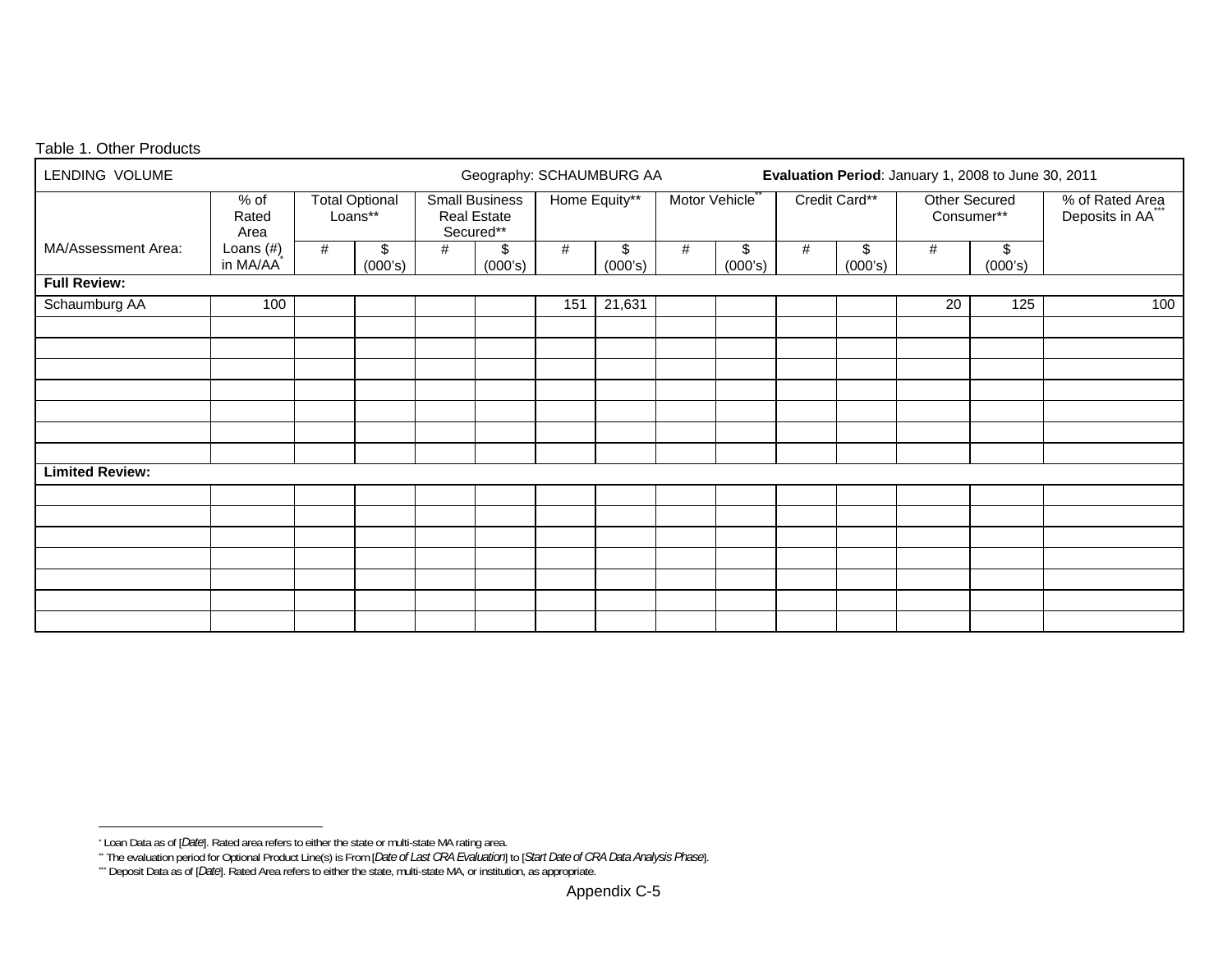#### Table 2. Geographic Distribution of Home Purchase Loans

| Geographic Distribution: HOME PURCHASE |     |                                     | Geography: SCHAUMBURG AA                                      |                 |                                           | Evaluation Period: January 1, 2008 to June 30, 2011 |                                           |                 |                                           |                             |             |           |                               |     |     |
|----------------------------------------|-----|-------------------------------------|---------------------------------------------------------------|-----------------|-------------------------------------------|-----------------------------------------------------|-------------------------------------------|-----------------|-------------------------------------------|-----------------------------|-------------|-----------|-------------------------------|-----|-----|
|                                        |     | <b>Total Home</b><br>Purchase Loans | Low-Income<br>Geographies                                     |                 | Moderate-Income<br>Geographies            |                                                     | Middle-Income<br>Geographies              |                 |                                           | Upper-Income<br>Geographies |             |           | Market Share (%) by Geography |     |     |
| MA/Assessment Area:                    | #   | $%$ of<br>Total <sup>**</sup>       | $\frac{9}{6}$<br>Owner<br>$Occ_{\dots}$<br>Units <sup>*</sup> | % BANK<br>Loans | $\frac{1}{2}$<br>Owner<br>Occ<br>Units*** | % BANK<br>Loans                                     | $\frac{9}{6}$<br>Owner<br>Occ<br>Units*** | % BANK<br>Loans | $\frac{9}{6}$<br>Owner<br>Occ<br>Units*** | % BANK<br>Loans             | Over<br>all | Low       | Mod                           | Mid | Upp |
| <b>Full Review:</b>                    |     |                                     |                                                               |                 |                                           |                                                     |                                           |                 |                                           |                             |             |           |                               |     |     |
| Schaumburg AA                          | 272 | 100%                                | 0.00                                                          | <b>NA</b>       | 2.09                                      | 0.79                                                | 53.08                                     | 63.60           | 44.83                                     | 35.66                       | 1.4         | <b>NA</b> | 1.7                           | 1.6 | 1.2 |
|                                        |     |                                     |                                                               |                 |                                           |                                                     |                                           |                 |                                           |                             |             |           |                               |     |     |
|                                        |     |                                     |                                                               |                 |                                           |                                                     |                                           |                 |                                           |                             |             |           |                               |     |     |
|                                        |     |                                     |                                                               |                 |                                           |                                                     |                                           |                 |                                           |                             |             |           |                               |     |     |
|                                        |     |                                     |                                                               |                 |                                           |                                                     |                                           |                 |                                           |                             |             |           |                               |     |     |
|                                        |     |                                     |                                                               |                 |                                           |                                                     |                                           |                 |                                           |                             |             |           |                               |     |     |
| <b>Limited Review:</b>                 |     |                                     |                                                               |                 |                                           |                                                     |                                           |                 |                                           |                             |             |           |                               |     |     |
|                                        |     |                                     |                                                               |                 |                                           |                                                     |                                           |                 |                                           |                             |             |           |                               |     |     |
|                                        |     |                                     |                                                               |                 |                                           |                                                     |                                           |                 |                                           |                             |             |           |                               |     |     |
|                                        |     |                                     |                                                               |                 |                                           |                                                     |                                           |                 |                                           |                             |             |           |                               |     |     |
|                                        |     |                                     |                                                               |                 |                                           |                                                     |                                           |                 |                                           |                             |             |           |                               |     |     |
|                                        |     |                                     |                                                               |                 |                                           |                                                     |                                           |                 |                                           |                             |             |           |                               |     |     |
|                                        |     |                                     |                                                               |                 |                                           |                                                     |                                           |                 |                                           |                             |             |           |                               |     |     |
|                                        |     |                                     |                                                               |                 |                                           |                                                     |                                           |                 |                                           |                             |             |           |                               |     |     |

<sup>\*</sup> Based on 2009 Peer Mortgage Data

<sup>\*\*</sup> Home purchase loans originated and purchased in the MA/AA as a percentage of all home purchase loans originated and purchased in the rated area.

<sup>\*\*</sup> Percentage of Owner Occupied Units is the number of owner occupied housing units in a particular geography divided by the number of owner occupied housing units in the area based on 2000 Census information.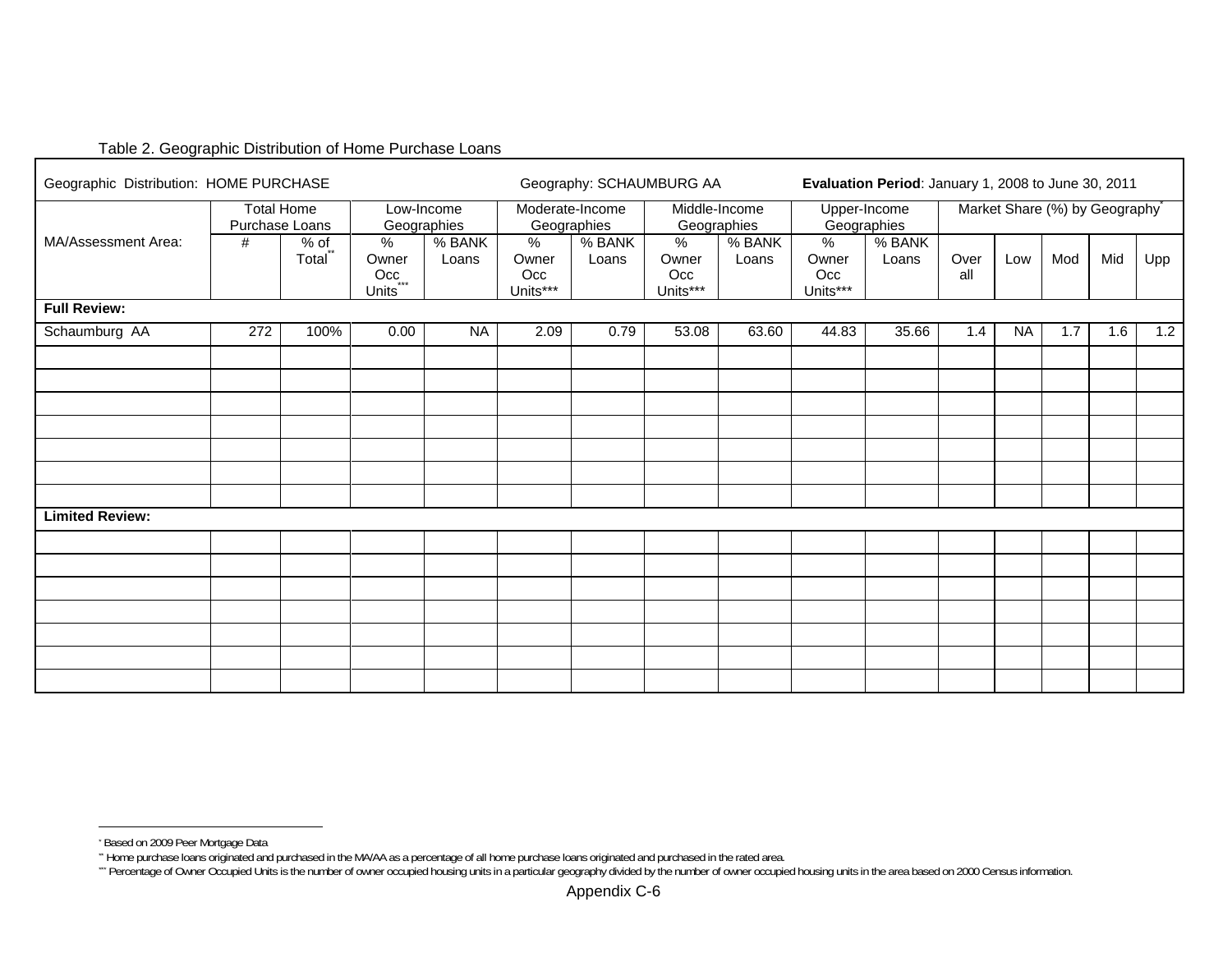|  | Table 4. Geographic Distribution of Home Mortgage Refinance Loans |  |  |
|--|-------------------------------------------------------------------|--|--|
|  |                                                                   |  |  |

| Geographic Distribution: HOME MORTGAGE REFINANCE |     |                                                     |                                                |                 |                                | Geography: SCHAUMBURG AA Evaluation Period: January 1, 2008 to June 30, 2011 |                              |                 |                             |                 |                               |           |     |     |     |
|--------------------------------------------------|-----|-----------------------------------------------------|------------------------------------------------|-----------------|--------------------------------|------------------------------------------------------------------------------|------------------------------|-----------------|-----------------------------|-----------------|-------------------------------|-----------|-----|-----|-----|
| MA/Assessment Area:                              |     | <b>Total Home</b><br>Mortgage<br>Refinance<br>Loans | Low-Income<br>Geographies                      |                 | Moderate-Income<br>Geographies |                                                                              | Middle-Income<br>Geographies |                 | Upper-Income<br>Geographies |                 | Market Share (%) by Geography |           |     |     |     |
|                                                  | #   | $%$ of<br>Total**                                   | % Owner<br>$Occ_{\dots}$<br>Units <sup>*</sup> | % BANK<br>Loans | % Owner<br>Occ<br>Units***     | % BANK<br>Loans                                                              | % Owner<br>Occ<br>Units***   | % BANK<br>Loans | % Owner<br>Occ<br>Units***  | % BANK<br>Loans | Over<br>all                   | Low       | Mod | Mid | Upp |
| <b>Full Review:</b>                              |     |                                                     |                                                |                 |                                |                                                                              |                              |                 |                             |                 |                               |           |     |     |     |
| Schaumburg AA                                    | 495 | 100                                                 | 0.00                                           | <b>NA</b>       | 2.09                           | 0.61                                                                         | 53.08                        | 47.27           | 44.83                       | 52.12           | 1.2                           | <b>NA</b> | 1.6 | 1.4 | 1.0 |
|                                                  |     |                                                     |                                                |                 |                                |                                                                              |                              |                 |                             |                 |                               |           |     |     |     |
|                                                  |     |                                                     |                                                |                 |                                |                                                                              |                              |                 |                             |                 |                               |           |     |     |     |
|                                                  |     |                                                     |                                                |                 |                                |                                                                              |                              |                 |                             |                 |                               |           |     |     |     |
|                                                  |     |                                                     |                                                |                 |                                |                                                                              |                              |                 |                             |                 |                               |           |     |     |     |
|                                                  |     |                                                     |                                                |                 |                                |                                                                              |                              |                 |                             |                 |                               |           |     |     |     |
|                                                  |     |                                                     |                                                |                 |                                |                                                                              |                              |                 |                             |                 |                               |           |     |     |     |
|                                                  |     |                                                     |                                                |                 |                                |                                                                              |                              |                 |                             |                 |                               |           |     |     |     |
| <b>Limited Review:</b>                           |     |                                                     |                                                |                 |                                |                                                                              |                              |                 |                             |                 |                               |           |     |     |     |
|                                                  |     |                                                     |                                                |                 |                                |                                                                              |                              |                 |                             |                 |                               |           |     |     |     |
|                                                  |     |                                                     |                                                |                 |                                |                                                                              |                              |                 |                             |                 |                               |           |     |     |     |
|                                                  |     |                                                     |                                                |                 |                                |                                                                              |                              |                 |                             |                 |                               |           |     |     |     |
|                                                  |     |                                                     |                                                |                 |                                |                                                                              |                              |                 |                             |                 |                               |           |     |     |     |
|                                                  |     |                                                     |                                                |                 |                                |                                                                              |                              |                 |                             |                 |                               |           |     |     |     |
|                                                  |     |                                                     |                                                |                 |                                |                                                                              |                              |                 |                             |                 |                               |           |     |     |     |
|                                                  |     |                                                     |                                                |                 |                                |                                                                              |                              |                 |                             |                 |                               |           |     |     |     |
|                                                  |     |                                                     |                                                |                 |                                |                                                                              |                              |                 |                             |                 |                               |           |     |     |     |

<sup>\*</sup> Based on [*Year*] Peer Mortgage Data: XXXXXXX Region.

<sup>\*\*</sup> Home mortgage refinance loans originated and purchased in the MA/AA as a percentage of all home mortgage refinance loans originated and purchased in the rated area.

<sup>\*\*</sup> Percentage of Owner Occupied Units is the number of owner occupied housing units in a particular geography divided by number of owner occupied housing units in the area based on 2000 Census information.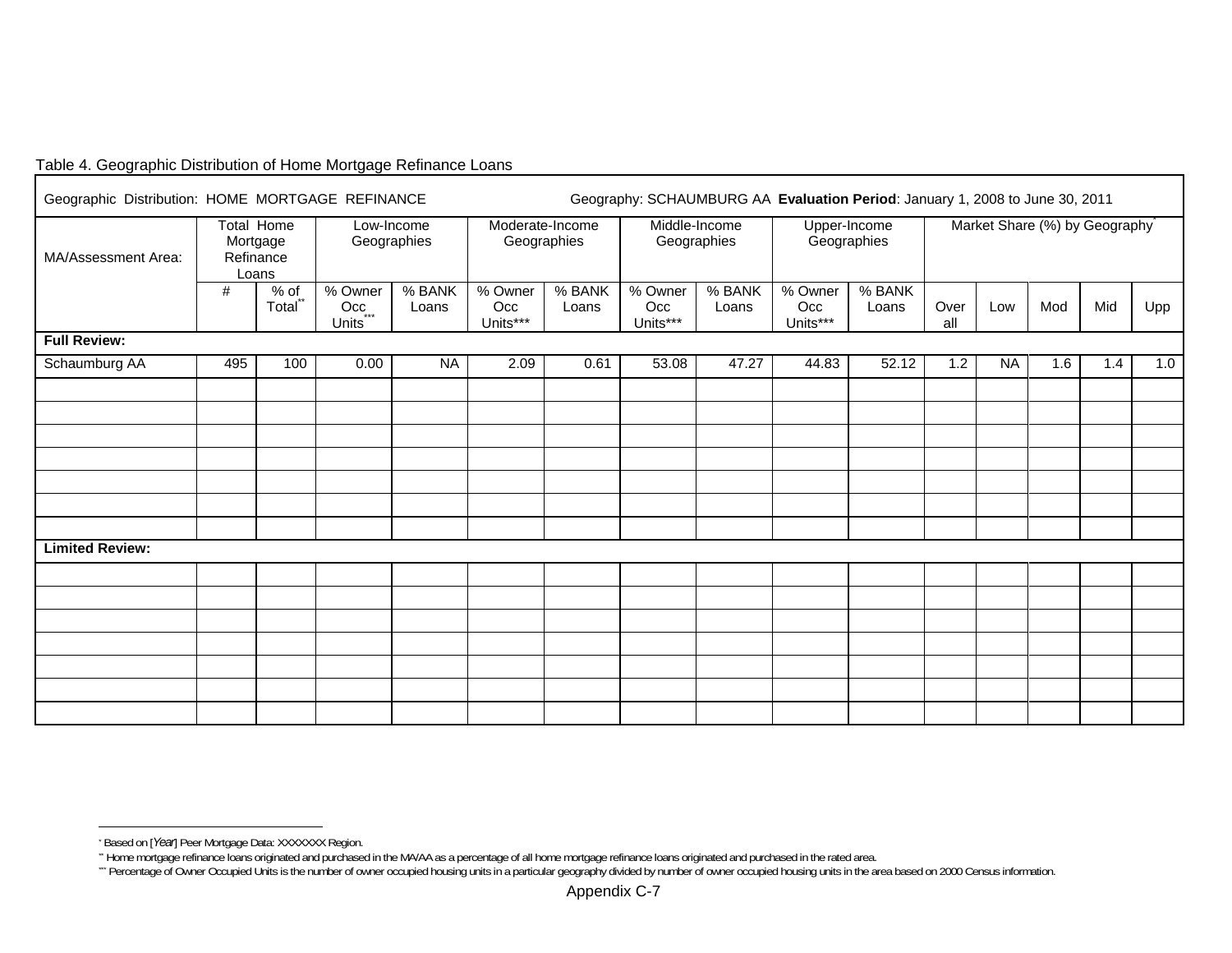| Geographic Distribution: SMALL LOANS TO BUSINESSES |     |                                                |                             |                           | Geography: SCHAUMBURG AA<br>Evaluation Period: January 1, 2008 to June 30, 2011 |                           |                                    |                           |                                    |                           |                               |           |      |      |      |
|----------------------------------------------------|-----|------------------------------------------------|-----------------------------|---------------------------|---------------------------------------------------------------------------------|---------------------------|------------------------------------|---------------------------|------------------------------------|---------------------------|-------------------------------|-----------|------|------|------|
| MA/Assessment                                      |     | <b>Total Small</b><br><b>Business</b><br>Loans | Low-Income<br>Geographies   |                           | Moderate-Income<br>Geographies                                                  |                           | Middle-Income<br>Geographies       |                           | Upper-Income<br>Geographies        |                           | Market Share (%) by Geography |           |      |      |      |
| Area:                                              | #   | $%$ of<br>Total                                | $%$ of<br><b>Businesses</b> | %<br><b>BANK</b><br>Loans | % of<br><b>Businesses</b><br>$***$                                              | %<br><b>BANK</b><br>Loans | % of<br><b>Businesses</b><br>$***$ | %<br><b>BANK</b><br>Loans | % of<br><b>Businesses</b><br>$***$ | %<br><b>BANK</b><br>Loans | Overall                       | Low       | Mod  | Mid  | Upp  |
| <b>Full Review:</b>                                |     |                                                |                             |                           |                                                                                 |                           |                                    |                           |                                    |                           |                               |           |      |      |      |
| Schaumburg AA                                      | 353 | 100                                            | 0.00                        | <b>NA</b>                 | 5.39                                                                            | 1.13                      | 59.36                              | 58.92                     | 35.26                              | 39.94                     | 0.06                          | <b>NA</b> | 0.01 | 0.09 | 0.06 |
|                                                    |     |                                                |                             |                           |                                                                                 |                           |                                    |                           |                                    |                           |                               |           |      |      |      |
|                                                    |     |                                                |                             |                           |                                                                                 |                           |                                    |                           |                                    |                           |                               |           |      |      |      |
|                                                    |     |                                                |                             |                           |                                                                                 |                           |                                    |                           |                                    |                           |                               |           |      |      |      |
|                                                    |     |                                                |                             |                           |                                                                                 |                           |                                    |                           |                                    |                           |                               |           |      |      |      |
|                                                    |     |                                                |                             |                           |                                                                                 |                           |                                    |                           |                                    |                           |                               |           |      |      |      |
| <b>Limited Review:</b>                             |     |                                                |                             |                           |                                                                                 |                           |                                    |                           |                                    |                           |                               |           |      |      |      |
|                                                    |     |                                                |                             |                           |                                                                                 |                           |                                    |                           |                                    |                           |                               |           |      |      |      |
|                                                    |     |                                                |                             |                           |                                                                                 |                           |                                    |                           |                                    |                           |                               |           |      |      |      |
|                                                    |     |                                                |                             |                           |                                                                                 |                           |                                    |                           |                                    |                           |                               |           |      |      |      |
|                                                    |     |                                                |                             |                           |                                                                                 |                           |                                    |                           |                                    |                           |                               |           |      |      |      |
|                                                    |     |                                                |                             |                           |                                                                                 |                           |                                    |                           |                                    |                           |                               |           |      |      |      |
|                                                    |     |                                                |                             |                           |                                                                                 |                           |                                    |                           |                                    |                           |                               |           |      |      |      |
|                                                    |     |                                                |                             |                           |                                                                                 |                           |                                    |                           |                                    |                           |                               |           |      |      |      |

# Table 6. Geographic Distribution of Small Loans to Businesses

<sup>\*</sup> Based on 2009 Peer Small Business Data: US.

\*\* Small loans to businesses originated and purchased in the MA/AA as a percentage of all small loans to businesses originated and purchased in the rated area.

<sup>\*\*</sup> Source Data - Dun and Bradstreet (*Year*).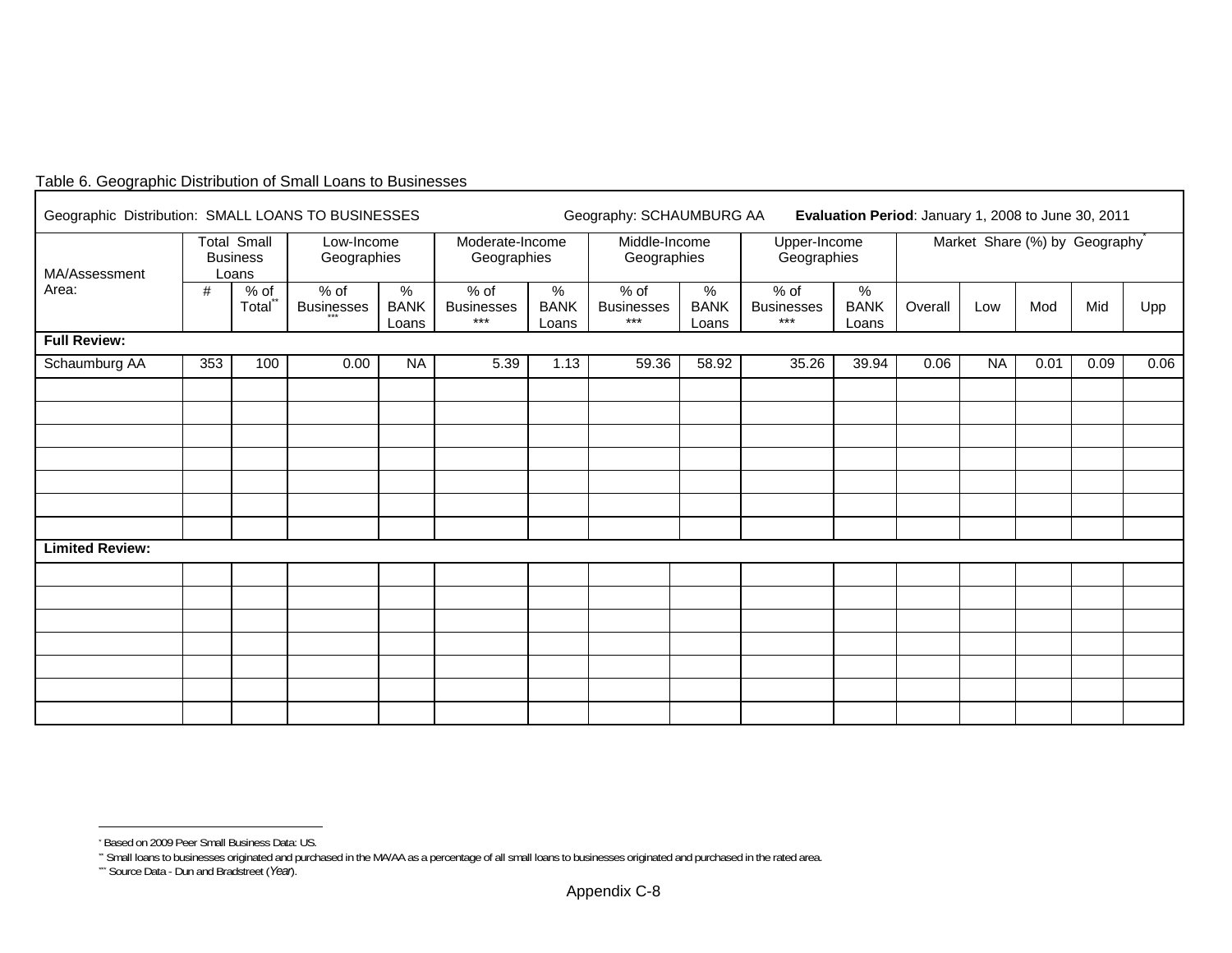| Borrower Distribution: HOME PURCHASE |     |                                      |                                        |                       |                                        | Geography: SCHAUMBURG AA       | Evaluation Period: January 1, 2008 to June 30, 2011 |                       |                                  |                    |                           |     |     |     |     |
|--------------------------------------|-----|--------------------------------------|----------------------------------------|-----------------------|----------------------------------------|--------------------------------|-----------------------------------------------------|-----------------------|----------------------------------|--------------------|---------------------------|-----|-----|-----|-----|
| MA/Assessment Area:                  |     | Total Home<br>Purchase<br>Loans      | Low-Income<br><b>Borrowers</b>         |                       | Moderate-Income<br><b>Borrowers</b>    |                                | Middle-Income<br><b>Borrowers</b>                   |                       | Upper-Income<br><b>Borrowers</b> |                    | Market Share <sup>®</sup> |     |     |     |     |
|                                      | #   | $\frac{\% \text{ of}}{\text{Total}}$ | $\%$<br>$***$<br>Families <sup>*</sup> | $\%$<br>BANK<br>Loans | $\%$<br>$***$<br>Families <sup>*</sup> | $%$ BANK<br>Loans <sup>®</sup> | %<br>Families<br>$***$                              | $\%$<br>BANK<br>Loans | $\%$<br>Families***              | %<br>BANK<br>Loans | Over<br>all               | Low | Mod | Mid | Upp |
| <b>Full Review:</b>                  |     |                                      |                                        |                       |                                        |                                |                                                     |                       |                                  |                    |                           |     |     |     |     |
| Schaumburg AA                        | 272 | 100                                  | 11.12                                  | 6.62                  | 15.57                                  | 38.24                          | 25.57                                               | 30.51                 | 47.74                            | 24.26              | 1.4                       | 0.9 | 2.3 | 1.4 | 1.7 |
|                                      |     |                                      |                                        |                       |                                        |                                |                                                     |                       |                                  |                    |                           |     |     |     |     |
|                                      |     |                                      |                                        |                       |                                        |                                |                                                     |                       |                                  |                    |                           |     |     |     |     |
|                                      |     |                                      |                                        |                       |                                        |                                |                                                     |                       |                                  |                    |                           |     |     |     |     |
|                                      |     |                                      |                                        |                       |                                        |                                |                                                     |                       |                                  |                    |                           |     |     |     |     |
|                                      |     |                                      |                                        |                       |                                        |                                |                                                     |                       |                                  |                    |                           |     |     |     |     |
|                                      |     |                                      |                                        |                       |                                        |                                |                                                     |                       |                                  |                    |                           |     |     |     |     |
|                                      |     |                                      |                                        |                       |                                        |                                |                                                     |                       |                                  |                    |                           |     |     |     |     |
| <b>Limited Review:</b>               |     |                                      |                                        |                       |                                        |                                |                                                     |                       |                                  |                    |                           |     |     |     |     |
|                                      |     |                                      |                                        |                       |                                        |                                |                                                     |                       |                                  |                    |                           |     |     |     |     |
|                                      |     |                                      |                                        |                       |                                        |                                |                                                     |                       |                                  |                    |                           |     |     |     |     |
|                                      |     |                                      |                                        |                       |                                        |                                |                                                     |                       |                                  |                    |                           |     |     |     |     |
|                                      |     |                                      |                                        |                       |                                        |                                |                                                     |                       |                                  |                    |                           |     |     |     |     |
|                                      |     |                                      |                                        |                       |                                        |                                |                                                     |                       |                                  |                    |                           |     |     |     |     |
|                                      |     |                                      |                                        |                       |                                        |                                |                                                     |                       |                                  |                    |                           |     |     |     |     |
|                                      |     |                                      |                                        |                       |                                        |                                |                                                     |                       |                                  |                    |                           |     |     |     |     |

#### Table 8. Borrower Distribution of Home Purchase Loans

<sup>\*</sup> Based on 2009 Peer Mortgage Data.

<sup>\*\*</sup> Home purchase loans originated and purchased in the MA/AA as a percentage of all home purchase loans originated and purchased in the rated area.

<sup>\*\*\*</sup> Percentage of Families is based on the 2000 Census information.

<sup>\*\*\*</sup> As a percentage of loans with borrower income information available. No information was available for 0.37% of loans originated and purchased by Bank.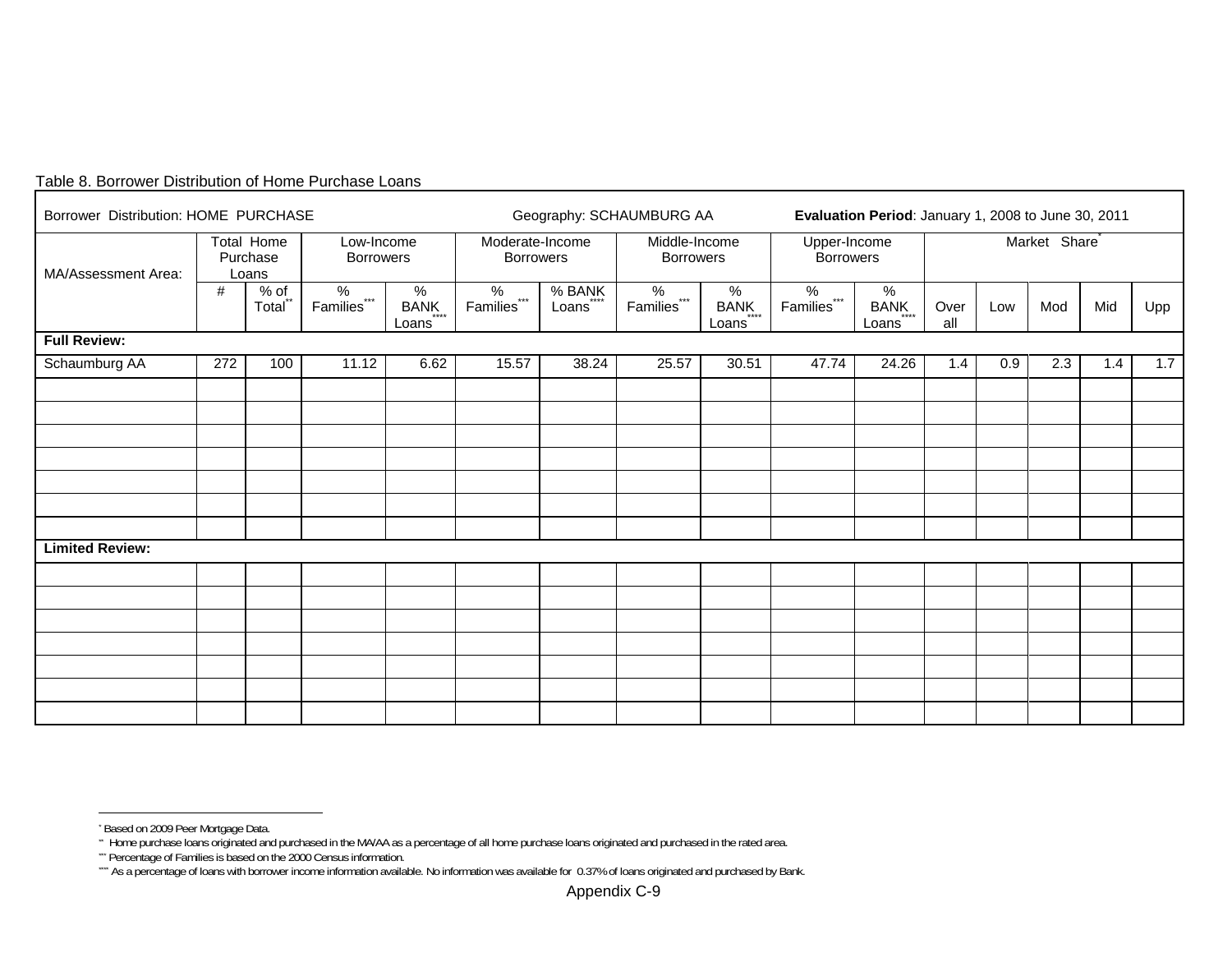# Table 10. Borrower Distribution of Home Mortgage Refinance Loans

| Borrower Distribution: HOME MORTGAGE REFINANCE                             |     |                 | Geography: SCHAUMBURG AA               |                           |                                     | Evaluation Period: January 1, 2008 to June 30, 2011 |                                   |                              |                                  |                    |                           |     |     |     |     |
|----------------------------------------------------------------------------|-----|-----------------|----------------------------------------|---------------------------|-------------------------------------|-----------------------------------------------------|-----------------------------------|------------------------------|----------------------------------|--------------------|---------------------------|-----|-----|-----|-----|
| <b>Total Home</b><br>Mortgage<br>MA/Assessment Area:<br>Refinance<br>Loans |     |                 | Low-Income<br><b>Borrowers</b>         |                           | Moderate-Income<br><b>Borrowers</b> |                                                     | Middle-Income<br><b>Borrowers</b> |                              | Upper-Income<br><b>Borrowers</b> |                    | Market Share <sup>®</sup> |     |     |     |     |
|                                                                            | #   | $%$ of<br>Total | $\%$<br>$***$<br>Families <sup>®</sup> | %<br><b>BANK</b><br>Loans | %<br>Families***                    | $\%$<br><b>BANK</b><br>Loans                        | $\%$<br>Families***               | $\%$<br><b>BANK</b><br>Loans | $\%$<br>Families***              | %<br>BANK<br>Loans | Over<br>all               | Low | Mod | Mid | Upp |
| <b>Full Review:</b>                                                        |     |                 |                                        |                           |                                     |                                                     |                                   |                              |                                  |                    |                           |     |     |     |     |
| Schaumburg AA                                                              | 495 | 100             | 11.12                                  | 3.84                      | 15.57                               | 12.53                                               | 25.57                             | 24.85                        | 47.74                            | 48.69              | 1.2                       | 1.2 | 0.9 | 1.2 | 1.5 |
|                                                                            |     |                 |                                        |                           |                                     |                                                     |                                   |                              |                                  |                    |                           |     |     |     |     |
|                                                                            |     |                 |                                        |                           |                                     |                                                     |                                   |                              |                                  |                    |                           |     |     |     |     |
|                                                                            |     |                 |                                        |                           |                                     |                                                     |                                   |                              |                                  |                    |                           |     |     |     |     |
|                                                                            |     |                 |                                        |                           |                                     |                                                     |                                   |                              |                                  |                    |                           |     |     |     |     |
|                                                                            |     |                 |                                        |                           |                                     |                                                     |                                   |                              |                                  |                    |                           |     |     |     |     |
|                                                                            |     |                 |                                        |                           |                                     |                                                     |                                   |                              |                                  |                    |                           |     |     |     |     |
| <b>Limited Review:</b>                                                     |     |                 |                                        |                           |                                     |                                                     |                                   |                              |                                  |                    |                           |     |     |     |     |
|                                                                            |     |                 |                                        |                           |                                     |                                                     |                                   |                              |                                  |                    |                           |     |     |     |     |
|                                                                            |     |                 |                                        |                           |                                     |                                                     |                                   |                              |                                  |                    |                           |     |     |     |     |
|                                                                            |     |                 |                                        |                           |                                     |                                                     |                                   |                              |                                  |                    |                           |     |     |     |     |
|                                                                            |     |                 |                                        |                           |                                     |                                                     |                                   |                              |                                  |                    |                           |     |     |     |     |
|                                                                            |     |                 |                                        |                           |                                     |                                                     |                                   |                              |                                  |                    |                           |     |     |     |     |
|                                                                            |     |                 |                                        |                           |                                     |                                                     |                                   |                              |                                  |                    |                           |     |     |     |     |
|                                                                            |     |                 |                                        |                           |                                     |                                                     |                                   |                              |                                  |                    |                           |     |     |     |     |

<sup>\*</sup> Based on [*Year*] Peer Mortgage Data: XXXXXXX Region.

<sup>\*\*</sup> Home mortgage refinance loans originated and purchased in the MA/AA as a percentage of all home mortgage refinance loans originated and purchased in the rated area.

<sup>\*\*\*</sup> Percentage of Families is based on the 2000 Census information.

<sup>\*\*\*\*</sup> As a percentage of loans with borrower income information available. No information was available for [*Percentage*] of loans originated and purchased by Bank.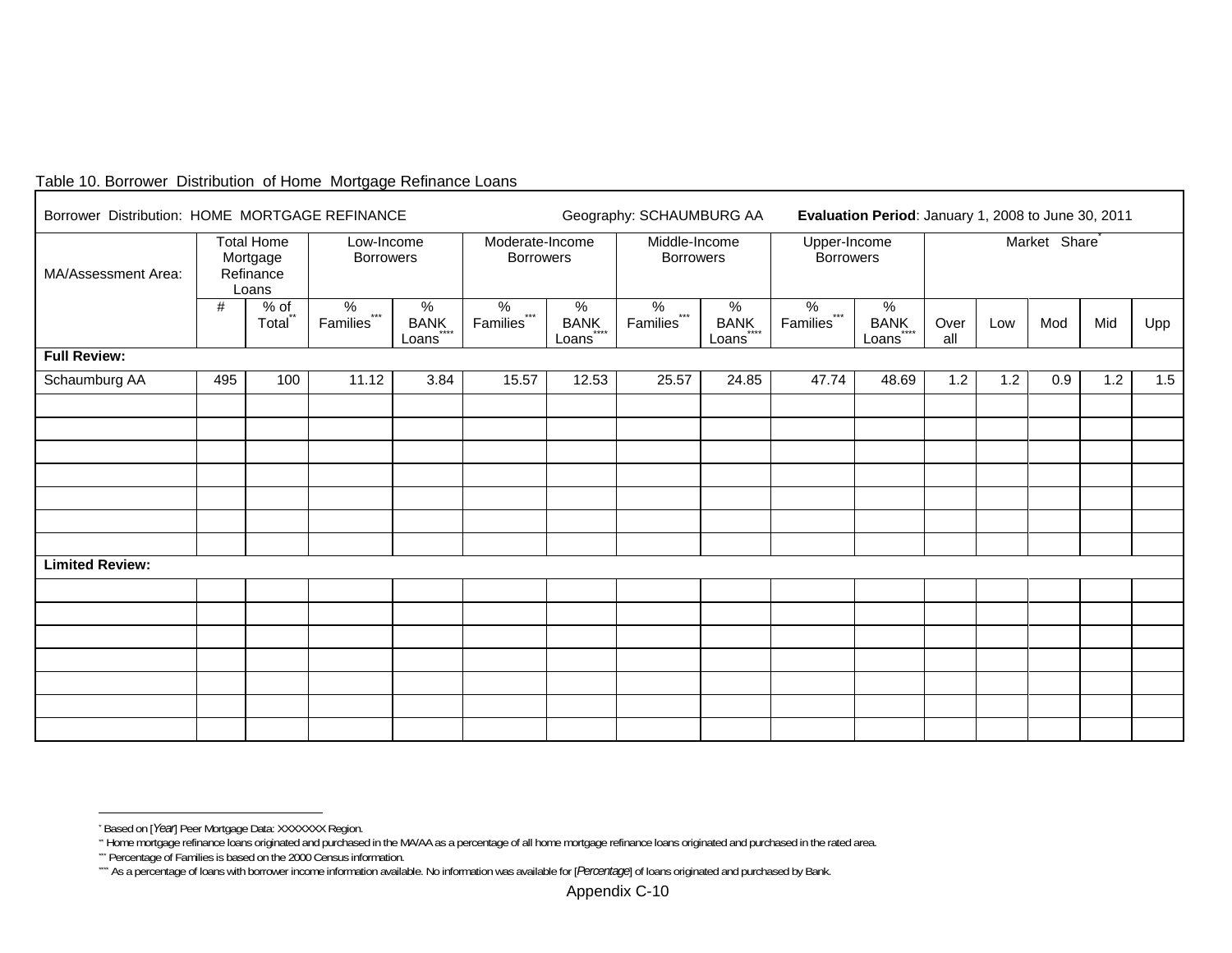#### Table 11. Borrower Distribution of Small Loans to Businesses  $\Gamma$

| Borrower Distribution: SMALL LOANS TO BUSINESSES |     |                                                     |                             |                                                              |                      | Geography: SCHAUMBURG AA                             | Evaluation Period: January 1, 2008 to June 30, 2011 |                           |                            |  |  |  |  |
|--------------------------------------------------|-----|-----------------------------------------------------|-----------------------------|--------------------------------------------------------------|----------------------|------------------------------------------------------|-----------------------------------------------------|---------------------------|----------------------------|--|--|--|--|
|                                                  |     | <b>Total Small</b><br>Loans to<br><b>Businesses</b> |                             | <b>Businesses With</b><br>Revenues of \$1 million<br>or less |                      | Loans by Original Amount Regardless of Business Size |                                                     | Market Share <sup>®</sup> |                            |  |  |  |  |
| MA/Assessment Area:                              | #   | % of<br>Total*                                      | $%$ of<br><b>Businesses</b> | % BANK<br>$***$<br>Loans <sup>"</sup>                        | \$100,000 or<br>less | >\$100,000 to<br>\$250,000                           | >\$250,000 to<br>\$1,000,000                        | All                       | Rev \$1 Million or<br>Less |  |  |  |  |
| <b>Full Review:</b>                              |     |                                                     |                             |                                                              |                      |                                                      |                                                     |                           |                            |  |  |  |  |
| Schaumburg A.A.                                  | 353 | 100                                                 | 70.80                       | 63.17                                                        | 241                  | 33                                                   | 79                                                  | 0.06                      | 0.14                       |  |  |  |  |
|                                                  |     |                                                     |                             |                                                              |                      |                                                      |                                                     |                           |                            |  |  |  |  |
|                                                  |     |                                                     |                             |                                                              |                      |                                                      |                                                     |                           |                            |  |  |  |  |
|                                                  |     |                                                     |                             |                                                              |                      |                                                      |                                                     |                           |                            |  |  |  |  |
|                                                  |     |                                                     |                             |                                                              |                      |                                                      |                                                     |                           |                            |  |  |  |  |
|                                                  |     |                                                     |                             |                                                              |                      |                                                      |                                                     |                           |                            |  |  |  |  |
|                                                  |     |                                                     |                             |                                                              |                      |                                                      |                                                     |                           |                            |  |  |  |  |
|                                                  |     |                                                     |                             |                                                              |                      |                                                      |                                                     |                           |                            |  |  |  |  |
| <b>Limited Review:</b>                           |     |                                                     |                             |                                                              |                      |                                                      |                                                     |                           |                            |  |  |  |  |
|                                                  |     |                                                     |                             |                                                              |                      |                                                      |                                                     |                           |                            |  |  |  |  |
|                                                  |     |                                                     |                             |                                                              |                      |                                                      |                                                     |                           |                            |  |  |  |  |
|                                                  |     |                                                     |                             |                                                              |                      |                                                      |                                                     |                           |                            |  |  |  |  |
|                                                  |     |                                                     |                             |                                                              |                      |                                                      |                                                     |                           |                            |  |  |  |  |
|                                                  |     |                                                     |                             |                                                              |                      |                                                      |                                                     |                           |                            |  |  |  |  |
|                                                  |     |                                                     |                             |                                                              |                      |                                                      |                                                     |                           |                            |  |  |  |  |

<sup>\*</sup> Based on 2009 Peer Small Business Data: US.

\*\* Small loans to businesses originated and purchased in the MA/AA as a percentage of all small loans to businesses originated and purchased in the rated area.

<sup>\*\*\*</sup> Businesses with revenues of \$1 million or less as a percentage of all businesses (Source D&B - *Year*).

<sup>&</sup>quot;" Small loans to businesses with revenues of \$1 million or less as a percentage of all loans reported as small loans to businesses. No information was available for [Percentage] of small loans to businesses originated and purchased by the Bank.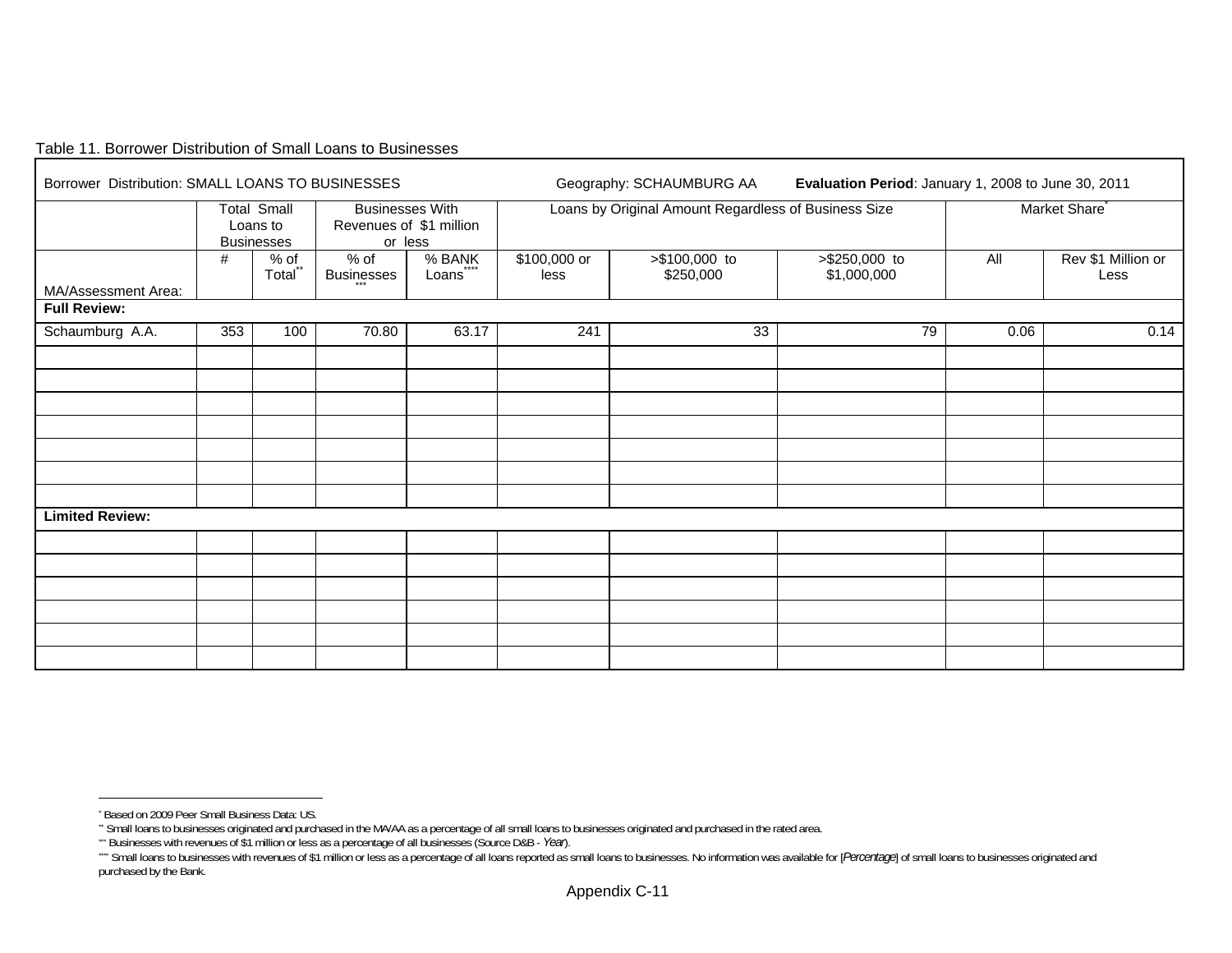# Table 13. Geographic and Borrower Distribution of Consumer Loans (Institution's Option)

| Geographic and Borrower Distribution: CONSUMER LOANS |     |                            |                      |                                | Geography: SCHAUMBURG AA Evaluation Period: January 1, 2008 to June 30, 2011 |                                    |                          |                              |                        |                              |                               |                                |                          |                                         |                                   |                              |                                  |                                |  |
|------------------------------------------------------|-----|----------------------------|----------------------|--------------------------------|------------------------------------------------------------------------------|------------------------------------|--------------------------|------------------------------|------------------------|------------------------------|-------------------------------|--------------------------------|--------------------------|-----------------------------------------|-----------------------------------|------------------------------|----------------------------------|--------------------------------|--|
|                                                      |     |                            |                      |                                | Geographic Distribution                                                      |                                    |                          |                              |                        |                              | <b>Borrower Distribution</b>  |                                |                          |                                         |                                   |                              |                                  |                                |  |
| MA/Assessment<br>Area:                               |     | Total<br>Consumer<br>Loans |                      | Low-Income<br>Geographies      |                                                                              | Moderate-<br>Income<br>Geographies |                          | Middle-Income<br>Geographies |                        | Upper-Income<br>Geographies  |                               | Low-Income<br><b>Borrowers</b> |                          | Moderate-<br>Income<br><b>Borrowers</b> | Middle-Income<br><b>Borrowers</b> |                              | Upper-Income<br><b>Borrowers</b> |                                |  |
|                                                      | #   | $%$ of<br>Total            | % of<br><b>Hhids</b> | $%$ of<br><b>BANK</b><br>Loans | $%$ of<br>Hhlds<br>$\star\star$                                              | % of<br><b>BANK</b><br>Loans       | $%$ of<br>Hhlds<br>$***$ | % of<br><b>BANK</b><br>Loans | % of<br>Hhlds<br>$***$ | % of<br><b>BANK</b><br>Loans | % of<br>Hhlds<br>$\star\star$ | $%$ of<br><b>BANK</b><br>Loans | $%$ of<br>Hhlds<br>$***$ | % of<br><b>BANK</b><br>Loans            | $%$ of<br><b>Hhlds</b><br>$***$   | % of<br><b>BANK</b><br>Loans | % of<br>Hhlds<br>$\star\star$    | $%$ of<br><b>BANK</b><br>Loans |  |
| <b>Full Review:</b>                                  |     |                            |                      |                                |                                                                              |                                    |                          |                              |                        |                              |                               |                                |                          |                                         |                                   |                              |                                  |                                |  |
| Schaumburg AA                                        | 171 | 100                        | 0.00                 | <b>NA</b>                      | 3.12                                                                         | 1.17                               | 57.46                    | 51.46                        | 39.42                  | 47.37                        | 13.09                         | 9.94                           | 14.93                    | 12.87                                   | 21.71                             | 19.30                        | 50.27                            | 52.05                          |  |
|                                                      |     |                            |                      |                                |                                                                              |                                    |                          |                              |                        |                              |                               |                                |                          |                                         |                                   |                              |                                  |                                |  |
|                                                      |     |                            |                      |                                |                                                                              |                                    |                          |                              |                        |                              |                               |                                |                          |                                         |                                   |                              |                                  |                                |  |
|                                                      |     |                            |                      |                                |                                                                              |                                    |                          |                              |                        |                              |                               |                                |                          |                                         |                                   |                              |                                  |                                |  |
|                                                      |     |                            |                      |                                |                                                                              |                                    |                          |                              |                        |                              |                               |                                |                          |                                         |                                   |                              |                                  |                                |  |
|                                                      |     |                            |                      |                                |                                                                              |                                    |                          |                              |                        |                              |                               |                                |                          |                                         |                                   |                              |                                  |                                |  |
|                                                      |     |                            |                      |                                |                                                                              |                                    |                          |                              |                        |                              |                               |                                |                          |                                         |                                   |                              |                                  |                                |  |
|                                                      |     |                            |                      |                                |                                                                              |                                    |                          |                              |                        |                              |                               |                                |                          |                                         |                                   |                              |                                  |                                |  |
| <b>Limited Review:</b>                               |     |                            |                      |                                |                                                                              |                                    |                          |                              |                        |                              |                               |                                |                          |                                         |                                   |                              |                                  |                                |  |
|                                                      |     |                            |                      |                                |                                                                              |                                    |                          |                              |                        |                              |                               |                                |                          |                                         |                                   |                              |                                  |                                |  |
|                                                      |     |                            |                      |                                |                                                                              |                                    |                          |                              |                        |                              |                               |                                |                          |                                         |                                   |                              |                                  |                                |  |
|                                                      |     |                            |                      |                                |                                                                              |                                    |                          |                              |                        |                              |                               |                                |                          |                                         |                                   |                              |                                  |                                |  |
|                                                      |     |                            |                      |                                |                                                                              |                                    |                          |                              |                        |                              |                               |                                |                          |                                         |                                   |                              |                                  |                                |  |
|                                                      |     |                            |                      |                                |                                                                              |                                    |                          |                              |                        |                              |                               |                                |                          |                                         |                                   |                              |                                  |                                |  |
|                                                      |     |                            |                      |                                |                                                                              |                                    |                          |                              |                        |                              |                               |                                |                          |                                         |                                   |                              |                                  |                                |  |

<sup>\*</sup> Consumer loans originated and purchased in the MA/AA as a percentage of all consumer loans originated and purchased in the rated area.

<sup>&</sup>quot; Percentage of Households is based on the 2000 Census Information.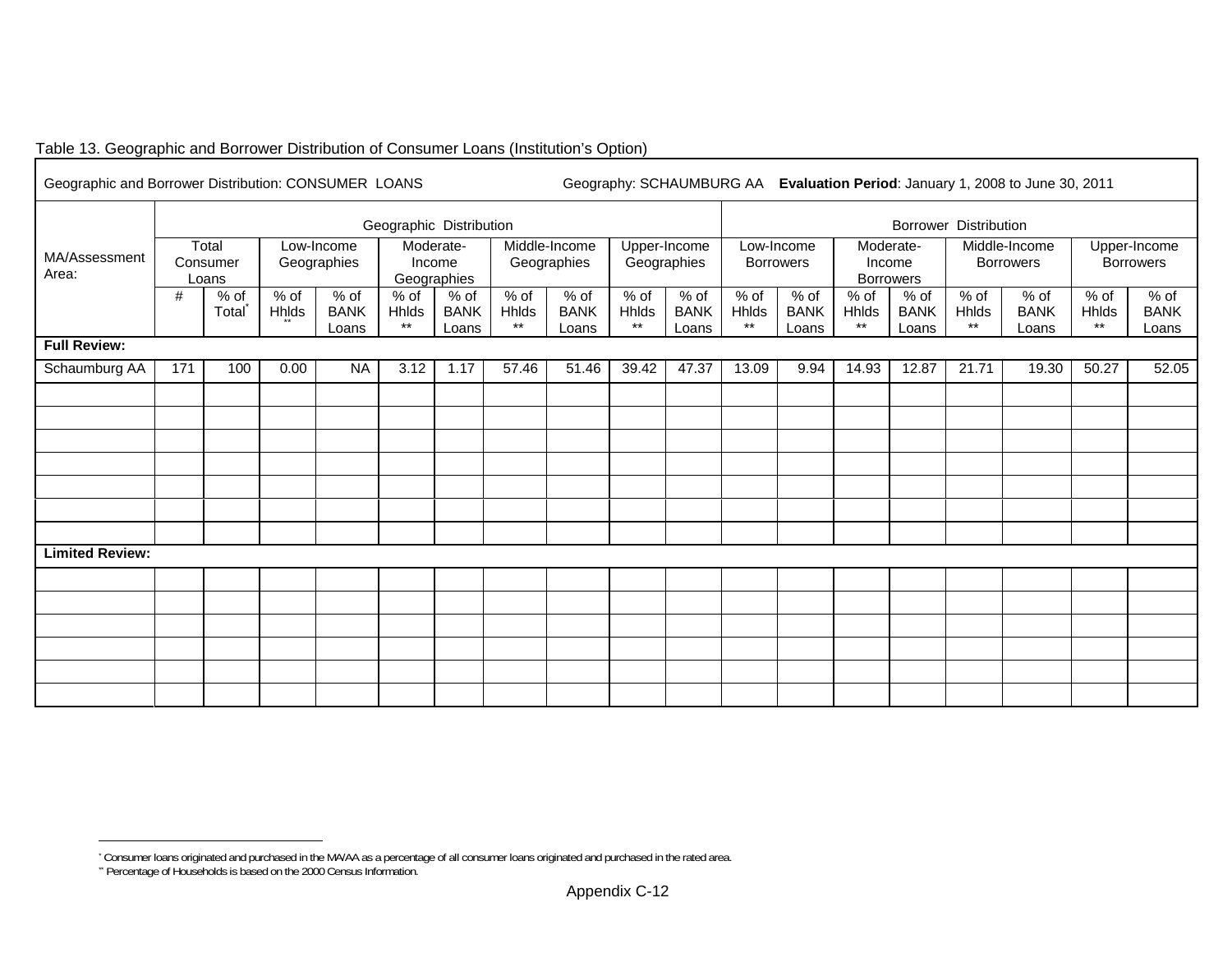| Table 14. Qualified Investments |  |
|---------------------------------|--|
|---------------------------------|--|

| QUALIFIED INVESTMENTS  |   |                          |                | Geography: SCHAUMBURG AA   |      | Evaluation Period: December 17, 2007, TO September 30, 2011 |                                   |   |           |  |  |  |  |
|------------------------|---|--------------------------|----------------|----------------------------|------|-------------------------------------------------------------|-----------------------------------|---|-----------|--|--|--|--|
| MA/Assessment Area:    |   | Prior Period Investments |                | Current Period Investments |      | Total Investments                                           | Unfunded Commitments <sup>®</sup> |   |           |  |  |  |  |
|                        | # | \$(000's)                | $\#$           | \$(000's)                  | $\#$ | \$(000's)                                                   | % of Total                        | # | \$(000's) |  |  |  |  |
| <b>Full Review:</b>    |   |                          |                |                            |      |                                                             |                                   |   |           |  |  |  |  |
| Chicago-Joliet-MD      | 8 | 734                      | $\overline{7}$ | 1,415                      | 15   | 2,150                                                       | 100                               | 1 | 900       |  |  |  |  |
|                        |   |                          |                |                            |      |                                                             |                                   |   |           |  |  |  |  |
|                        |   |                          |                |                            |      |                                                             |                                   |   |           |  |  |  |  |
|                        |   |                          |                |                            |      |                                                             |                                   |   |           |  |  |  |  |
|                        |   |                          |                |                            |      |                                                             |                                   |   |           |  |  |  |  |
|                        |   |                          |                |                            |      |                                                             |                                   |   |           |  |  |  |  |
|                        |   |                          |                |                            |      |                                                             |                                   |   |           |  |  |  |  |
| <b>Limited Review:</b> |   |                          |                |                            |      |                                                             |                                   |   |           |  |  |  |  |
|                        |   |                          |                |                            |      |                                                             |                                   |   |           |  |  |  |  |
|                        |   |                          |                |                            |      |                                                             |                                   |   |           |  |  |  |  |
|                        |   |                          |                |                            |      |                                                             |                                   |   |           |  |  |  |  |
|                        |   |                          |                |                            |      |                                                             |                                   |   |           |  |  |  |  |
|                        |   |                          |                |                            |      |                                                             |                                   |   |           |  |  |  |  |
|                        |   |                          |                |                            |      |                                                             |                                   |   |           |  |  |  |  |
|                        |   |                          |                |                            |      |                                                             |                                   |   |           |  |  |  |  |

<sup>\* &#</sup>x27;Prior Period Investments' means investments made in a previous evaluation period that are outstanding as of the examination date.

<sup>\*\* &#</sup>x27;Unfunded Commitments' means legally binding investment commitments that are tracked and recorded by the institution's financial reporting system.